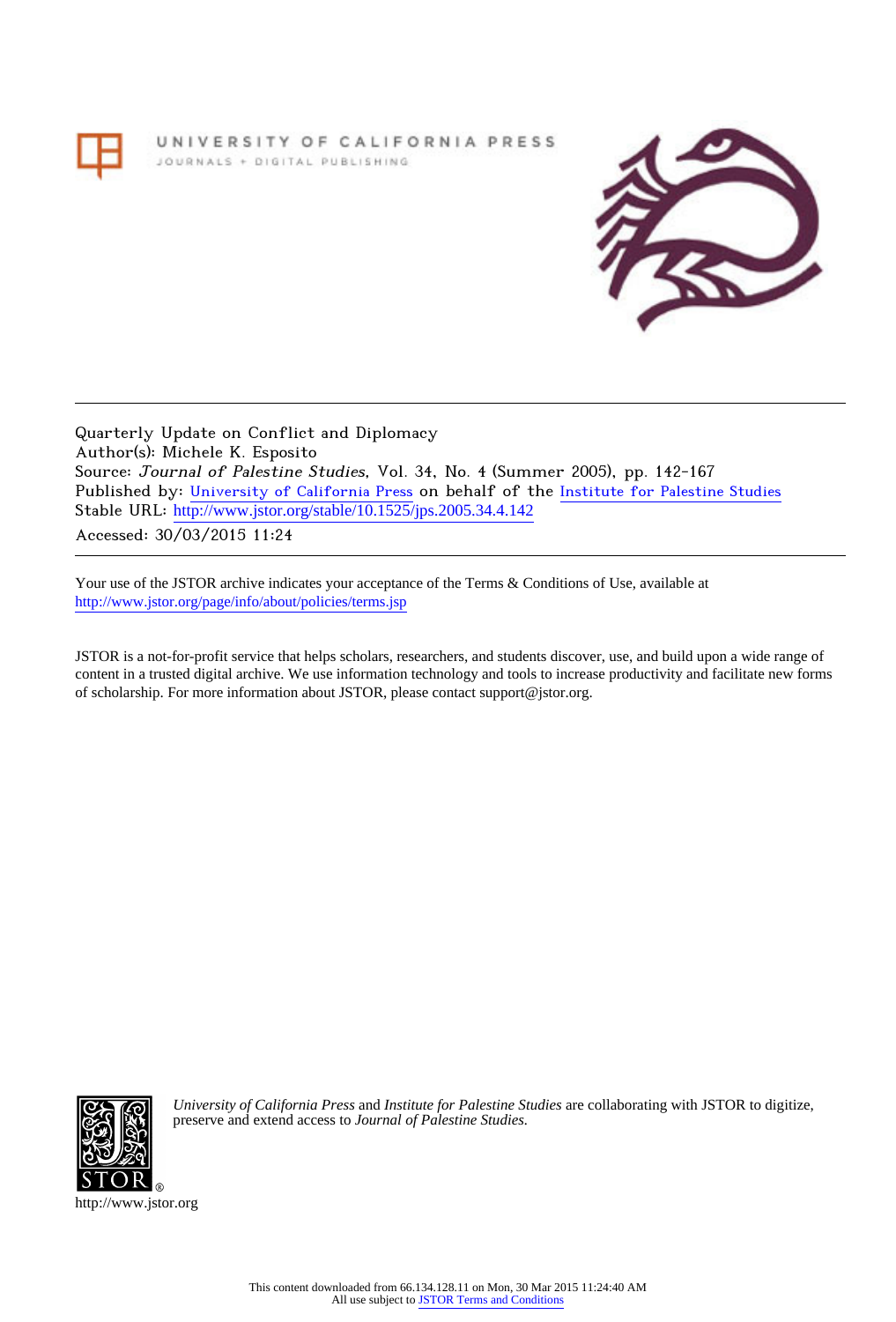16 FEBRUARY–15 MAY 2005

COMPILED BY MICHELE K. ESPOSITO

*The Quarterly Update is a summary of bilateral, multilateral, regional, and international events affecting the Palestinians and the future of the peace process.*

## **THE PALESTINIAN-ISRAELI CONFLICT**

As the quarter opened, there was considerable optimism following the 2/8 Sharm al-Shaykh summit between Israeli PM Ariel Sharon and Palestinian Authority (PA) Pres. Mahmud Abbas (see Quarterly Update in *JPS* 135), which resulted in mutual pledges to halt violence and a package of Israeli gestures to be implemented if Palestinian quiet was maintained. The latter included Israel's agreement in principle to turn over security control for the West Bank cities of Bethlehem, Jericho, Qalqilya, Ramallah, and Tulkarm within three weeks; to release 900 prisoners in stages; to ease restrictions on Palestinian movement; to halt assassinations; and to refrain from targeting Palestinian militants who had turned their weapons in to the PA and agreed not to leave their home towns. A standing comm. on security coordination and five subcomms. addressing various details were also formed, and Sharon stated plans to host Abbas at a follow-up meeting in Israel within a week to keep the process moving forward. Meanwhile, to support Abbas's efforts, Palestinian factions had declared (1/23) their own month-long unilateral truce, which Abbas hoped to extend and expand into a formal bilateral cease-fire with Israel. Uncertainty prevailed, however, when in the week following the summit, Israel postponed the first stage of the prisoner release (set for 2/15), citing legal issues; delayed the 2/15 handover of the first Palestinian city, Jericho; and made no move to set up the follow-up meeting with Abbas (see Quarterly Update in *JPS* 135).

Meanwhile, violence in the West Bank and Gaza was very low in light of the Sharm al-Shaykh efforts, though the Israel Defense Forces (IDF) continued to surround Palestinian population centers and maintain tight restrictions on Palestinian movement throughout the territories through checkpoints, barriers, bypass roads, and closed military zones, with no appreciable easing after the 2/8 summit. As of 2/16, at least 4,012 Palestinians (including 42 Israeli Arabs and 16 unidentified Arab cross-border infiltrators), 958 Israelis (including 299 IDF soldiers and security personnel, 192 settlers, 467 civilians), and 54 foreign nationals (including 2 British suicide bombers) had been killed since the start of the al-Aqsa intifada.

# *Confidence-Building Steps Falter*

During the last weeks of 2/05, Israel and the PA took limited steps toward fulfilling their Sharm al-Shaykh pledges, while Israel moved forward with planning for disengagement, scheduled for 7/20/05. The U.S. dispatched newly appointed U.S. security coordinator Gen. William Ward to the region for a one-week visit beginning on 2/16 for preliminary talks on strengthening Israeli-PA security coordination and consolidating the PA security forces. Sharon stressed (2/17) that Israel expected the U.S. only to supervise PA security compliance; that security cooperation must be dealt with in stages in keeping with PA progress; and that Ward should focus on building an effective PA security force to "fight terror." Ward consequently pressed (2/17) Abbas to speed up the unification of the security branches and to "not make do with what is called calm," but to take active steps to prevent violence.

The PA began (ca. 2/16) integrating Palestinians on Israel's most wanted list (495 in the West Bank, 28 in Gaza) into the PA security forces in order to control and protect them a move that Israel previously stated would be welcome (see Quarterly Update in *JPS* 135). Abbas ordered (2/17) the Palestinian

*Journal of Palestine Studies* Vol. XXXIV, No. 4 (Summer 2005), pp. 142–167, ISSN 0377-919X, electronic ISSN 1533-8614.<br>© 2005 by the Institute for Palestine Studies. All rights reserved. Please direct all requests for pe photocopy or reproduce article content through the University of California Press's Rights and Permissions website, at http://www.ucpress.edu/journals/rights.htm.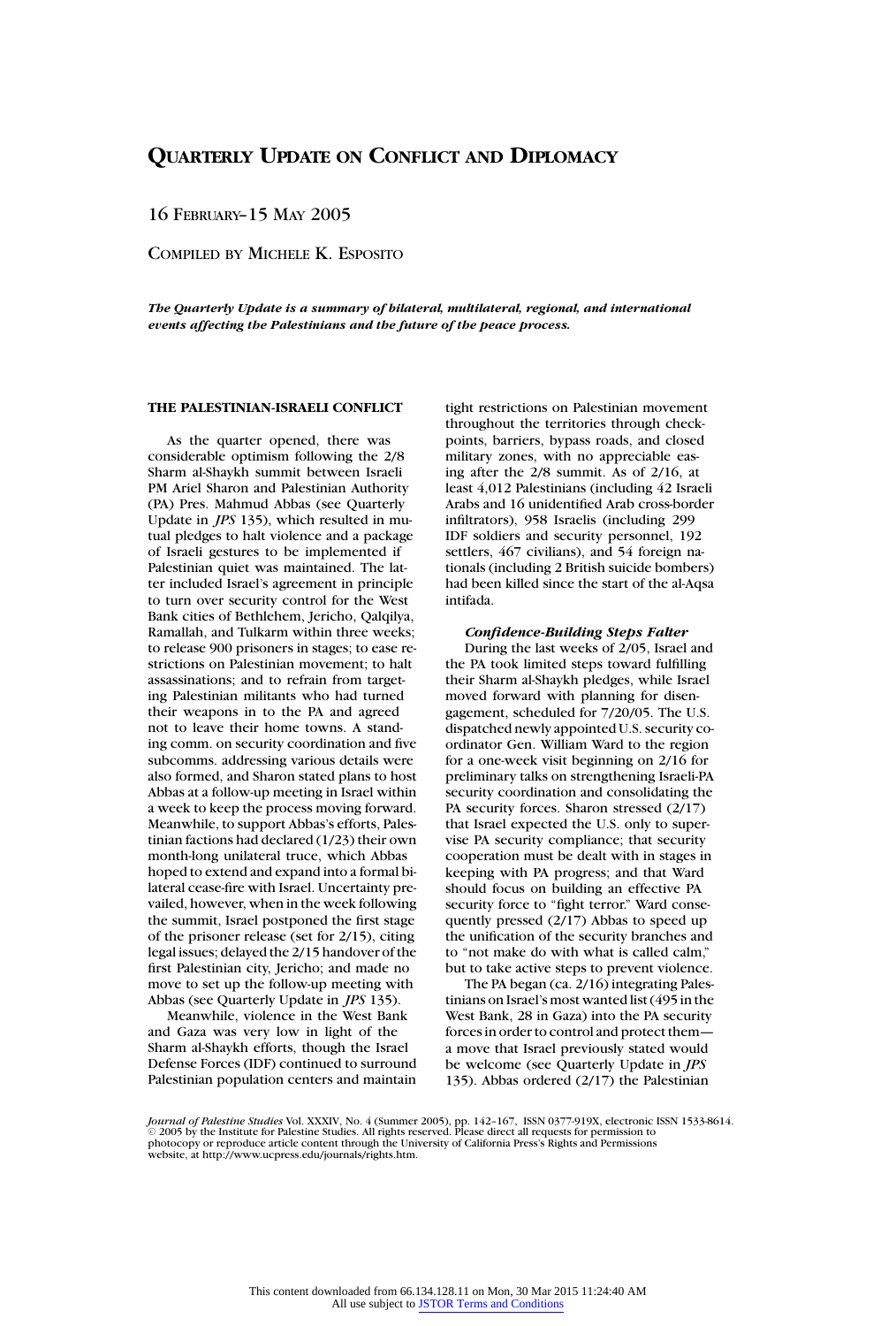Council (PC) to draft legislation to force the retirement of civil service employees who reached age 60 so as to reinvigorate the civil service in general and the security services in particular by making room for new recruits. On the ground, the PA security forces already deployed along Gaza's borders with Israel began a campaign to find smuggler's tunnels on the Rafah border, sealing 12 by 2/26.

Meanwhile, the IDF announced (2/17) that it would stop "punitive" demolitions of the homes of the families of Palestinian suicide bombers and gunmen after an internal panel concluded that such demolitions do not deter attacks and were unnecessary in periods of relative calm. Israel reserved the right to reinstate the practice "if an extreme change in circumstances takes place." Demolitions of buildings constructed without permits (almost impossible for Palestinians to obtain) or to clear buffer zones for the IDF and Jewish settlements—which together constitute 85% of demolitions—would continue. In addition, Israel made small symbolic gestures beginning (2/18), such as allowing (2/18) a handful of West Bank Palestinians deported to Gaza for security offenses to return to their homes (see below), permitting (2/20) Palestinians ages 16–35 to travel through the Rafah crossing to Egypt, increasing (2/18) the number of Palestinian workers permitted into Israel by one-third (to 1,500), and expanding the Gaza fishing zone open to Palestinians from 6 miles to 10 miles.

As regards disengagement, the Knesset on 2/16 approved (59-40, with 5 abstentions, 16 not present) a financial package of nearly \$1 b. to finance disengagement implementation, including \$870 m. in compensation for the Jewish settlers (approximately \$100,000/individual settler evacuated). On 2/20, the disengagement plan won (17-5) cabinet approval. To make sure the motion passed, Sharon simultaneously put forward a resolution (which passed 20-1) to extend the West Bank separation wall to the east of the Gush Etzion settlement bloc, meaning that the final wall route would effectively annex at least 7% of the West Bank. The IDF also assured (2/24) Israelis that a military "umbrella" would be deployed over the Strip after disengagement, using unmanned drones, helicopters, and jets to patrol Gaza's airspace, identify targets, and order strikes if necessary.

On 2/20, Israel and the PA resumed talks on handing over the five West Bank cities to PA security control, this time focusing

on Tulkarm as the first city for transfer. The following day (2/21), Israel released the first batch of 500 Palestinian prisoners, all of whom had to sign pledges that they "oppose terror" and would not undertake "any activity against the State of Israel." Palestinian factions made plans to resume talks in Cairo on 3/5 to discuss extending their cease-fire.

Through 2/24, IDF and Palestinian violence remained very low, with 2/17 marking the first day since the outbreak of violence in 9/00 that no incidents were reported in the press. IDF restrictions on Palestinian movement remained tight, however, and the IDF continued to conduct arrest raids and house searches, as well as stepped up land confiscations for construction of the separation wall. The IDF fatally shot (2/20) 2 Palestinians in Rafah suspected of smuggling arms, and fatally shot (2/24) a Palestinian laborer attempting to sneak into Israel from Gaza to find work. In addition, settler attacks on Palestinians began to rise (see Chronology for details). One instance of Palestinian mortar fire, causing no damage or injuries, was reported in Gaza on 2/16.

This modest progress was jeopardized on 2/25, when a Palestinian suicide bomber detonated a device outside a Tel Aviv disco, killing 5 Israelis and wounding 22. Israel and the PA immediately blamed Hizballah, which denied involvement. Abbas vowed (2/24) to track down the "terrorists" who wanted to "sabotage this process." All Palestinian factions denied (2/24) responsibility, saying they would continue to abide by their unilateral truce. The next day, a Damascus-based Islamic Jihad cell claimed responsibility for the attack, saying that the month-long ceasefire had lapsed on 2/23 and Israel had to be punished for its cease-fire violations. Islamic Jihad's leadership denied (2/25) responsibility and again pledged to hold its fire, but later confirmed (2/28) that the bomber was a member who had carried out an "individual act" without coordination with the organization. The PA security forces quickly arrested six suspected accomplices in Gaza, and Israeli security forces arrested five in Israel.

After internal consultations, Israeli DM Shaul Mofaz announced (2/26) that Israel would continue to refrain from carrying out "initiated operations" (e.g., assassinations) in order to give Abbas an opportunity to assert security control, but would halt the transfer of security control in West Bank cities, suspend plans for the final stage of the prisoner release agreed on 2/8, bar Islamic Jihad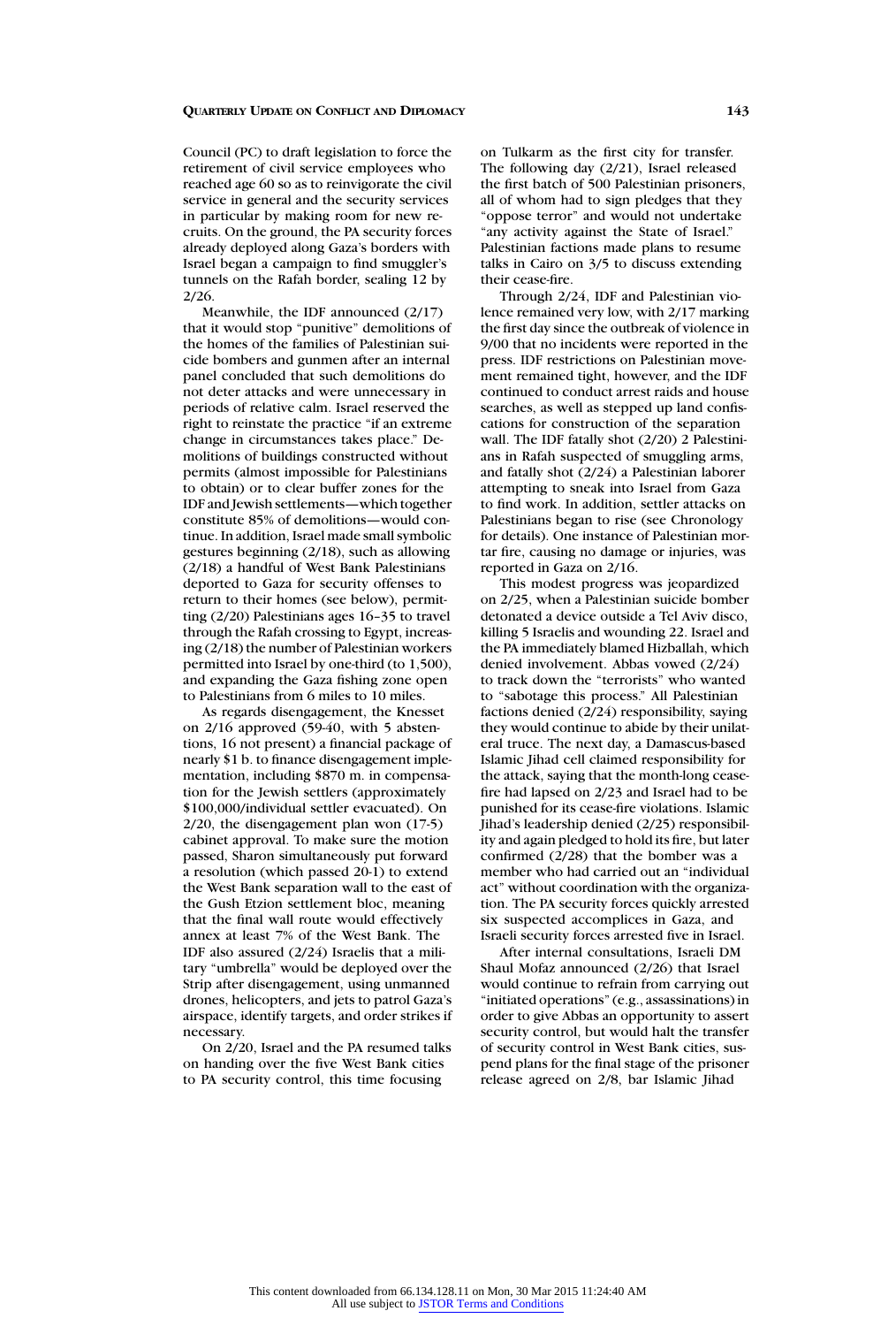members in the territories from attending cease-fire talks in Cairo (these meetings were postponed to 3/15 in light of the bombing), and expand arrests of suspected militants. On 2/27, Sharon declared that there would be no political progress until Abbas "liquidate[s] the terrorist organizations." IDF military actions escalated on 2/27, with more curfews, arrest raids (specifically targeting Islamic Jihad), demolitions, and land confiscation. As of 2/28, the death toll had reached 4,033 Palestinians and 963 Israelis.

# *Blair's London Conference and Back-Channel Talks*

The situation following the 2/25 bombing was prevented from disintegrating further by British PM Tony Blair's long-planned conference in London on 3/1, aimed at supporting PA reform and strengthening PA governance prior to Israeli disengagement—a process in which the Israelis, Palestinians, and international community were all vested. Although Israel did not attend the one-day session, hosted by the Quartet and attended by 25 nations and the PA, it was involved in the drafting of the meeting's agenda and parameters (see Quarterly Update in *JPS* 135). Of note: a week before the conference (ca. 2/23–24), Sharon adviser Dov Weisglass met with British officials in London to coordinate on the meeting's final statement, which had been drafted earlier by Britain and the PA, to ensure that the conference would focus only on PA economic and reform issues as agreed by Blair in 12/04. Weisglass reportedly (*Ha'Aretz* 2/20, IDF Radio 2/24) successfully urged Britain to remove references to disengagement, the road map, international law, and final status from the closing statement so that there would be no pressure on Israel "to move forward beyond the disengagement plan."

In the end, the EU, U.S., and World Bank agreed to a three-pronged strategy to foster PA "institutional renewal": the European Union (EU) governance reform, the U.S. security reform, and the World Bank overseeing donor efforts to finance reconstruction and revitalization of the Gaza economy after Israeli withdrawal. Abbas vowed to make a 100% effort on security and outlined the PA's plans and goals for reforming the public sector and civil service, civil society and the economy, the judiciary, and electoral law. France offered to host a follow-up conference on PA reform at the end of 2005.

In a gesture to the Palestinians, the Quartet met on the sidelines of the 3/1 conference to issue a statement that called on both Israel and the PA to take steps to move the peace process forward, warning Israel against taking unilateral actions that could prejudge final status and stressing the need for a viable Palestinian state with contiguous borders. Although the statement also called on the PA to "apprehend and bring to justice" the perpetrators of the 2/25 Tel Aviv bombing and to undertake "further sustained activity . . . to prevent acts of terrorism," Israel complained (3/1) that the text "glossed over terror" and "almost absolved" the PA of the need to combat militant groups.

Soon after the London meeting, Israel and the PA resumed (3/2) high-level political talks on disengagement, with Israeli Vice PM Shimon Peres and PA Civil Affairs M Muhammad Dahlan discussing economic and civilian cooperation in Gaza after Israeli withdrawal, including the possibility of Israel transferring businesses and greenhouses in Gaza settlements to the Palestinians. This was followed by two days  $(3/4-5)$  of backchannel talks outside London that brought together unnamed senior PA and Israeli officials (possibly including Peres and Dahlan), academics, and reps. of private relief organizations who, according to one participant (*Washington Times* 3/7), discussed ways "to support the disengagement process and to take the peace process further beyond the disengagement." Peres and two unnamed senior PA officials then held (3/10) an informal meeting regarding disengagement with senior EU and donor reps. in Madrid. Peres and Dahlan (with PA PM Ahmad Qurai', PA chief negotiator Saeb Erakat, and Israeli M without portfolio Haim Ramon) met again on 3/30 in Jerusalem. No details of these meetings were released.

# *Coordination and Confidence-Building Advance*

On 3/6, the PA announced that as a result of progress made in the London backchannel, Israel had agreed to transfer security control in Tulkarm to the PA within a week, marking a revival of the confidencebuilding efforts frozen after the 2/25 bombing. Talks on prisoners also resumed (3/14), without immediate progress. Abbas also called (3/3, 3/6) on Israel and the U.S. to open a back-channel before the end of the year to discuss final status issues to prepare the ground for the final stages of road map implementation; there was no U.S. or Israeli response.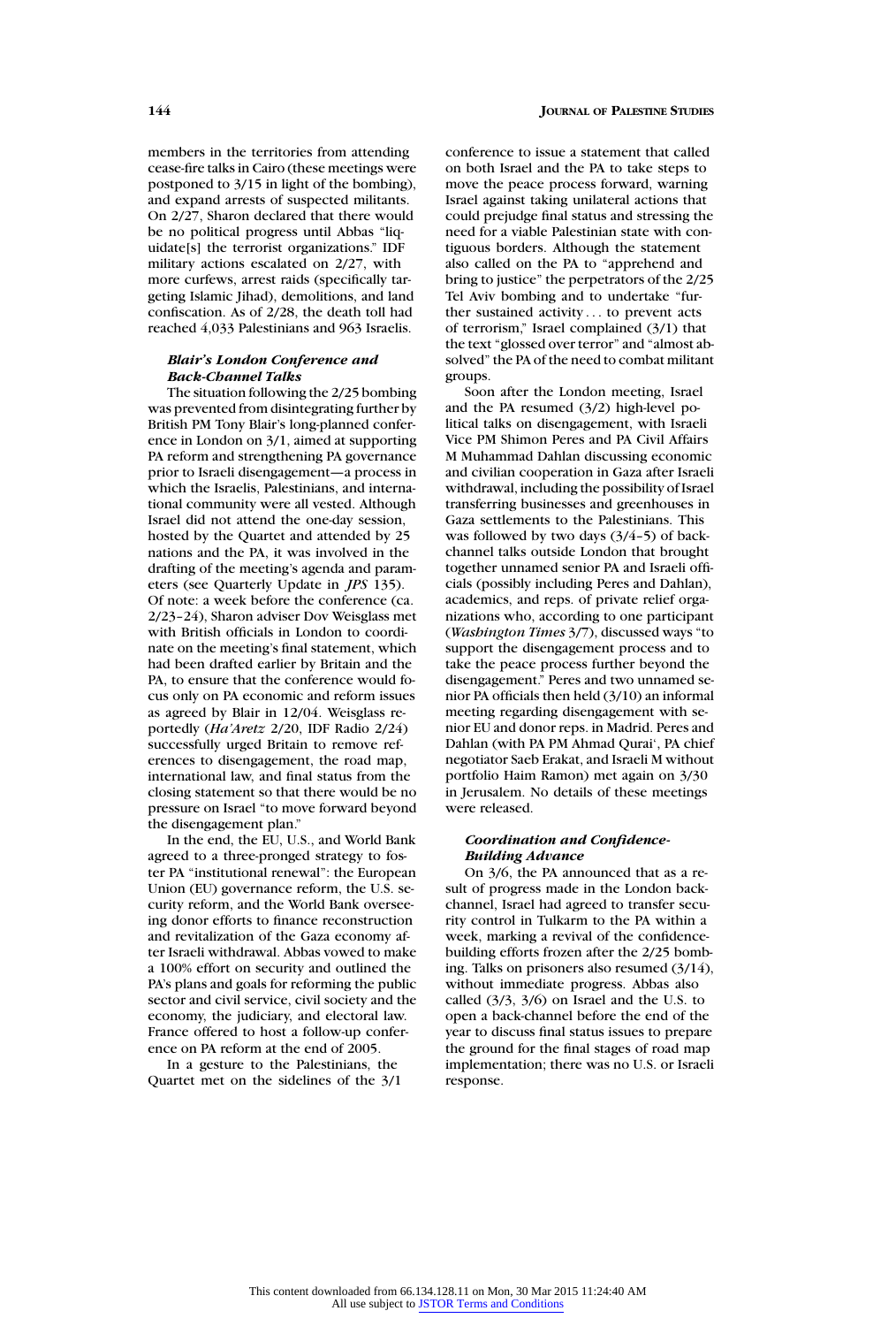Further talks on security transfer in Tulkarm and Jericho were held on 3/8 and 3/9, but deadlocked over PA demands that Israel as part of the transfer remove IDF roadblocks encircling the cities and ease restrictions on Palestinian movement into and out of the cities. The PA argued that since the IDF did not have an ongoing presence in either town, transfer would otherwise merely constitute a pledge not to make further raids into the cities without prior notification to the PA. Israel responded (3/12) that "the Palestinians will have to lower their demands and agree to take what they can get if the process is to move forward," stating that restrictions outside the towns could not be eased until the PA dismantled militant groups.

After further talks (3/13) and some pressure (3/10) on Israel from Egypt to move forward, Mofaz and Yusuf finalized (3/14) agreements on the transfer in Jericho, which occurred on 3/16. The IDF removed a single roadblock leading into the city from neighboring al-Awja (also placed under PA security control), which was replaced by a PA checkpoint 500 yards away to demonstrate the PA's control; IDF roadblocks on all other roads into and out of Jericho remained in place. Reporters covering the transfer said that many Palestinians interviewed on 3/16 did not even realize it had taken place. On 3/19, the IDF tightened restrictions on Palestinian movement into Jericho, arguably making conditions more difficult than immediately before the handover.

Talks on the transfer of control for Tulkarm resumed on 3/20 and were finalized on 3/21. The formal ceremony, attended by Israeli and PA security officers, marking the 3/22 handover consisted of the IDF removing a single roadblock separating the city from surrounding villages. The IDF placed (3/22) a new checkpoint 30 m down the road. All surrounding villages and the gates in the separation wall encircling Tulkarm to the north, west, and south remained under IDF control.

On 3/23, Mofaz stated that the transfer of Bethlehem, Qalqilya, and Ramallah was in jeopardy unless the PA did more to disarm militants. The next day, Israel declared that the transfers had been suspended because the PA had failed to disarm 17 wanted Palestinians in Jericho and 35 in Tulkarm since the handover of security control there.

The PA continued to expand its security efforts, albeit on a limited basis. PA security

forces made (3/5) their first raid in Dura, near Hebron, seizing bombs and weapons, and arresting at least 13 Palestinians. By 3/16, many IDF arrest raids into PA areas reportedly were coordinated with the PA and based on PA information, and the PA security services in Gaza had coordinated nearly 100 patrols with the IDF, uncovered 14 tunnels, foiled 6 rocket launches, and uncovered 15 landmines. Although progress was slow, Israel's military intelligence research head Brig. Gen. Yossi Kupperwasser told (3/22) the Knesset Foreign Affairs and Defense Comm. that the PA security forces had successfully reduced violence, preventing as many attacks as their Israeli counterparts. He also complained, however, that the PA had not taken steps to dismantle the "terrorist infrastructure." Abbas met (3/19) with Shin Bet head Avi Dichter to discuss security and intelligence cooperation.

On 3/10, Abbas also began meetings with Palestinian factions, particularly Hamas and Islamic Jihad, in preparation for talks in Cairo 3/15–17 aimed at upgrading the truce declared by Abbas on 2/8 to a comprehensive, official cease-fire. The factions stated (3/14) that they would agree to a formal cease-fire with Israel, if Israel released all Palestinian prisoners and pulled back from West Bank population centers. Sharon, however, rejected the deal, saying Abbas should dismantle the factions instead of negotiating with them. Once the Cairo talks opened, the factions quickly agreed (3/17) to extend their unilateral truce begun on 1/23 until the end of 2005, provided that the lull in violence continued and that Israel followed through on its Sharm al-Shaykh pledges; in the absence of any Israeli assurances, they would not declare a formal cease-fire. Sharon welcomed (3/17) the statement as "a positive first step," but the U.S. said (3/17) the pledge fell short of U.S. demands that the factions renounce violence. A spokesman for the Palestinian Resistance Comms. (PRCs), an umbrella group operating predominantly in Gaza and made up of members of all Palestinian factions, stated (3/18) that the PRCs did not consider the cease-fire agreement binding on them since the PA had not invited them to the Cairo talks, though they pledged not to initiate attacks against Israeli targets and only to respond if attacked. The announcement suggested that not all members of the Palestinian factions agreed with the truce extension and that the leaderships might have trouble keeping all of their members in line.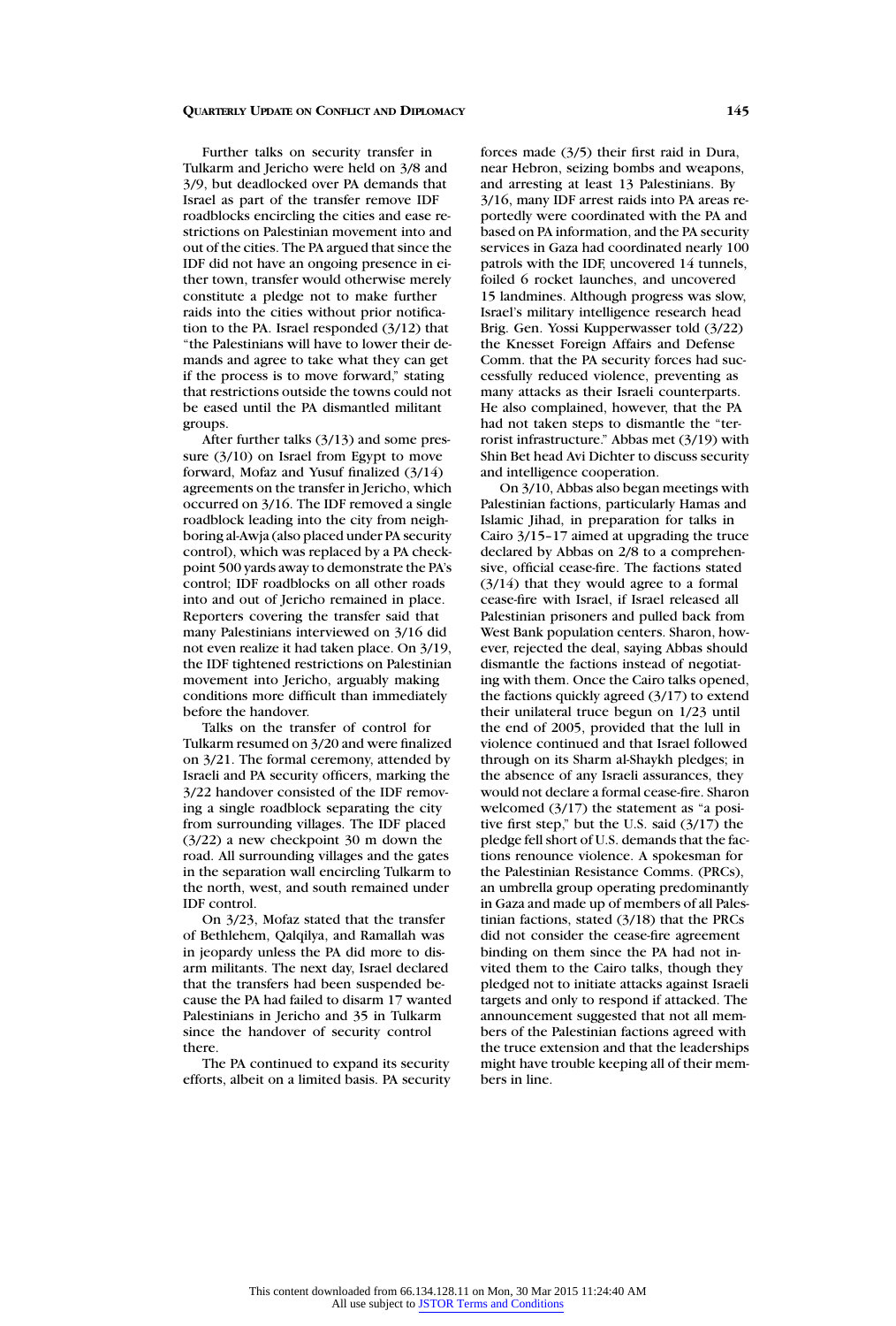Meanwhile, Sharon cleared hurdles with his coalition government to move disengagement forward. On 3/26, he secured a deal with the Shinui party to support his 2005 budget, which had to be approved by 3/31 or his government would collapse (disengagement foes had threatened to block the budget to force new elections and an effective referendum on the disengagement plan; see Quarterly Update in *JPS* 135). The Knesset rejected (72-39) a motion explicitly calling for a national referendum on 3/28 and passed (58-36) the budget on 3/29, removing the last impediments to disengagement implementation. In preparation for disengagement, Israel banned its citizens from moving to Gaza (3/18) and the four West Bank settlements (3/20) slated for evacuation. Also of note: IDF Chief of Staff Moshe Ya'alon said (3/8) that Israel planned to phase out Palestinian labor in Israel by 2008, stating explicitly that "our goal is to stop any kind of Palestinian working in Israel by 2008. This is our policy, this is our political directive." Before the outbreak of the intifada, 150,000 Palestinians had permits to work in Israel, and perhaps as many as 150,000 worked in Israel illegally.

U.S. envoy Ward officially took up his post, based in Israel, on 3/10 and immediately began meeting with Israeli and PA officials on security aspects of disengagement. He, however, was not permitted to visit Gaza because of the U.S. ban on travel there imposed after a 10/15/03 roadside bombing that killed three American security officers with the U.S. embassy.

Meanwhile, after the London conference, the U.S. stepped up pressure on Israel to take action to dismantle unauthorized settlement outposts and to halt continuing settlement expansion in keeping with its road map obligations. In a meeting with Israeli FM Silvan Shalom in Washington on 3/8, U.S. Secy. of State Condoleezza Rice expressed U.S. displeasure at Israel's slow pace of meeting its 2/8 Sharm al-Shaykh pledges despite Abbas's success in curbing Palestinian violence and incitement, and pressed Israel to dismantle outposts. Shalom acknowledged "some progress" by Abbas but said that Israel was not required to take steps until Abbas "dismantle[d] the terrorist groups." After Sharon approved (3/21) the construction of 3,500 new housing units in Ma'ale Adumim to link the Jewish settlement to East Jerusalem, the settlement issue became the focus of a long-scheduled visit to region (3/21–24) by National Security Council

# **146 JOURNAL OF PALESTINE STUDIES**

Middle East adviser Elliott Abrams and Asst. Secy. of State for Near East Affairs David Welch. Israel claimed (3/21) the construction would not violate the road map because it was approved in principle in 1999 and was of "strategic importance" to Israel. Sharon spokesman Raanan Gissin also cited (3/21) the 4/04 exchange of letters between U.S. Pres. George W. Bush and Sharon (see Special Doc. B in *JPS* 132) to support Israel's contention that the expansion was legitimate. In that exchange, Bush stated that in light of "realities on the ground, including already existing major population centers, it is unrealistic to expect that the outcome of final status negotiations will be a full and complete return to the armistice lines of 1949." Israel further argued it was not currently implementing the road map because the PA had not taken steps to dismantle "terrorist groups." Rice rejected the explanation, reiterating (3/25) that the Ma'ale Adumim project was "at odds with American policy." Israel affirmed (4/4, 4/6) its intention to move ahead with Ma'ale Adumim construction, but assured (4/6) the U.S. that building was not likely to begin for two years.

Meanwhile, Israel stepped up violence following the 2/25 Tel Aviv bombing, assassinating (3/10) the Tulkarm Islamic Jihad member who allegedly orchestrated the attack (Islamic Jihad did not retaliate), escalating arrest raids (particularly targeting Islamic Jihad) and land confiscations, easing openfire restrictions, tightening Palestinians' freedom of movement, and conducting a spate of house demolitions in East Jerusalem (see Chronology for details). Jewish settler attacks spiraled, especially in Hebron and in the Nablus area, becoming near daily occurrences, with as many settler as IDF incidents on some days (see Chronology). With the factions adhering to the cease-fire, Palestinian violence remained low, with only scattered attacks. The IDF reported (5/6) that from mid-2/05 through 3/05, there was an average of roughly two incidents (e.g., shooting, roadside bombing, mortar fire) a day across the entire Gaza Strip. The only reported injuries were two Israeli border policemen wounded by Palestinian gunmen who fired  $(3/7)$  at their post in Hebron, and 4 IDF soldiers wounded by Palestinian gunfire during a raid into al-Amari r.c., near Ramallah. Indeed, 3/05 was the first month since the start of the intifada in which no Israelis were killed. (The last deadly Palestinian attack was on 2/25.) As of 3/31 the death toll was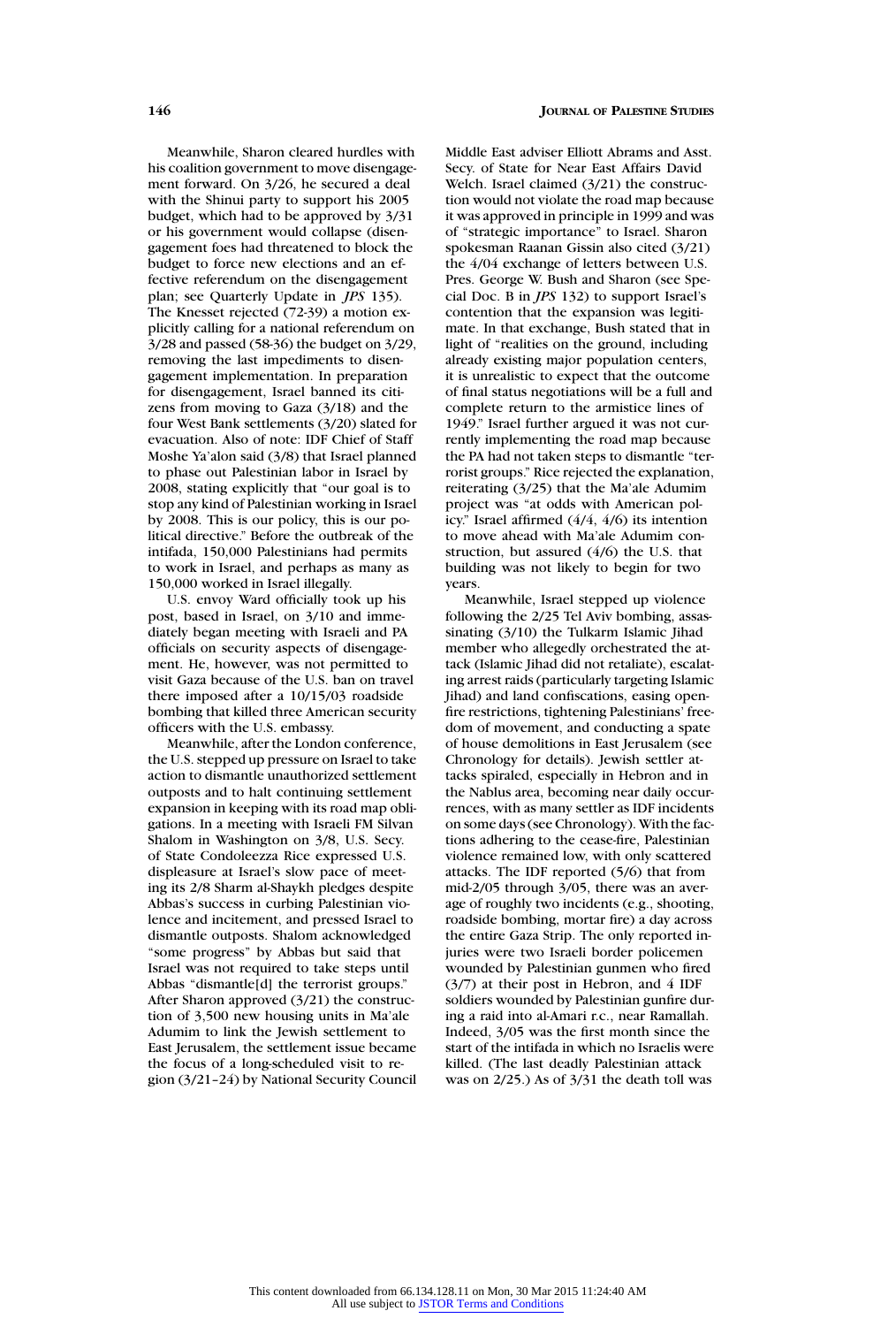holding relatively steady at 4,039 Palestinians and 963 Israelis.

## *Bush Meets with Sharon*

By 4/1, it was clear that while there had been one major achievement since the 2/8 Sharm al-Shaykh summit—the considerable reduction of violence—neither Israel nor the Palestinians had seen the dramatic changes they had hoped for. Most important, the Palestinians had seen no substantive improvement in their daily lives, were acutely aware of the Sharm al-Shaykh pledges that Sharon had left unfulfilled, and remained dubious that disengagement would be in their best interests. As a result, tensions on the Palestinian street were rising, and it was becoming increasingly difficult for the PA and Palestinian factions to maintain the calm.

In hope of keeping momentum alive, Bush invited Sharon to meet with him at his Crawford, TX, ranch on 4/11 and Abbas to meet with Bush in Washington on 5/26. (Abbas reportedly had been invited to come in 4/05, but requested the date be pushed back so he could have time to demonstrate serious efforts on security and reform.) Once the meetings were confirmed in early 4/05, Israel and the PA began positioning themselves to capitalize on their visits. For Israel, this meant dispatching Sharon political adviser Shalom Turgeman and Israeli ambassador to the U.S. Danny Ayalon to Washington with drafts of statements for Bush to issue at the summit, aimed at "sharpening" the 4/04 Bush-Sharon understandings (see Special Doc. B in *JPS* 132) on U.S. support for Israeli retention of settlements under final status and at securing strong U.S. support for disengagement. Ayalon and Turgeman reportedly exchanged 61 drafts with Rice, Abrams, and Welch before Bush approved a final draft on 4/8. Rice also held (4/5) preparatory talks on disengagement with Weisglass.

As planned, Sharon held his 11th meeting with Bush in four years on 4/11. The Crawford ranch venue was considered a gesture to "reward Sharon for taking the politically difficult step" of evacuating Gaza settlements and to highlight the close relationship between the leaders. Both men focused their statements on disengagement rather than on settlements. Bush gave high-profile backing for the "courageous initiative to disengage from Gaza and part of the West Bank" that Sharon sought, urged the PA to coordinate with Israel on the plan, and praised Sharon's pledge (reiterated by Sharon) to remove

unauthorized settlement outposts. He also stated that "While the United States will not prejudice the outcome of final status negotiations, those changes on the ground, including existing major Israeli population centers, must be taken into account in any final status negotiations"—the wording drafted by Israel and agreed to by Bush on 4/8. Sharon stated that Israel was committed to carrying out a unilateral disengagement and stressed that "only after the Palestinians fulfill all their obligations, first and foremost a real war against terrorism and the dismantling of the terror infrastructure . . . can we proceed toward negotiations based on the road map." Regarding settlements, he stated that "the position of Israel is that in any final status agreement the major Israeli population centers in Judea and Samaria will be part of the State of the Israel." When questioned directly by the press about the Ma'ale Adumim expansion, Bush said only that Israel should not undertake any activity that contravenes the road map, while Sharon plainly stated that Israelis "are very much interested" in achieving "contiguity between Ma'ale Adumim and Jerusalem" and that large West Bank settlement blocs would remain in Israeli hands under final status, as per the Sharon-Bush understandings of 4/04. Bush also pledged to help economic development of the Negev and Galilee to facilitate the relocation of the evacuated settlers, but said that additional financial aid had not been discussed. (An Israeli team arrived in Washington on 4/20 to present Israel's new aid requests; no details were released.)

After the Bush-Sharon meeting, Rice spent the day (4/12) phoning Middle Eastern and European leaders and the Russian FM to urge them to support disengagement as a step toward road map implementation. Bush also phoned (4/12) Abbas to reiterate his opposition to settlement construction. Israeli FM Shalom went (4/12) to Cairo to urge Egyptian pres. Husni Mubarak to press Arab states to normalize relations with Israel following disengagement.

# *Little Progress Despite Cooperation*

Meanwhile, Abbas stepped up efforts to reform the security services, which was certain to be the main topic of his meeting with Bush. Between 4/1 and 4/5, Abbas fired several security officials for failing to halt lawlessness in the territories, including West Bank public security head Haj Ismail Jabr, West Bank general intelligence head Hani Ayyad, West Bank military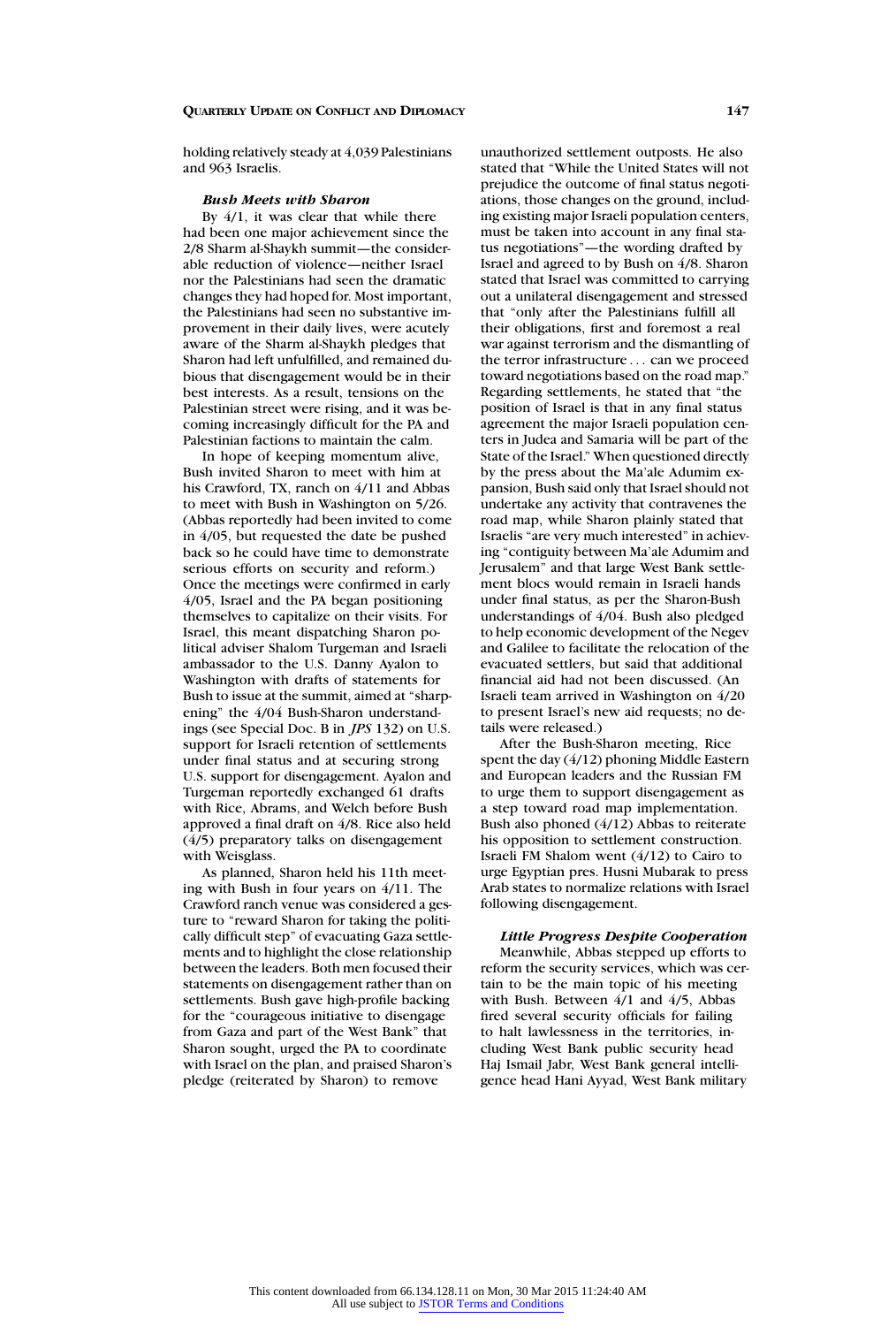coordination cmdr. Muhammad Haybi, Ramallah preventive security chief Yunis Has, and Ramallah police chief Bilal Abu Said. He also signed off (4/23) on the restructuring of the security forces into three main branches under the control of the Interior Min. and named the three new branch heads: Rashid Abu Shibak replaced Musa Arafat as public security head; Tariq Abu Rajab replaced Amin al-Hindi as head of general intelligence; and Ala' Husni, who was named head of police, in charge of reining in militant groups. Military intelligence was subsumed under general intelligence, while Force 17 reportedly remained under the direct command of the president. Hindi and Arafat became security advisers to Abbas, with the rank of cabinet minister. Abbas also ratified (4/2) a law requiring security officers over age 60 to retire  $(1.150)$  left their posts on 4/23, the remaining 1,000 were scheduled to step down later); the retirees would receive pensions but be barred from holding other jobs in the PA. Abbas appointed  $(4/3)$  two comms. to focus on disarming Palestinian gunmen and incorporating them into the security services. By 4/23, some 300 Palestinians on Israel's wanted list had accepted PA jobs and signed pledges committing them to all decisions by the PA political leadership and agreeing not to do anything that may "disturb public order" or "undermine agreements signed between the PA and any other party."

At the same time, the Peres-Dahlan back channel seemed to continue (4/6) on the sidelines of an Aspen Institute conference in Washington to discuss the apparent stalemate of PA-Israeli coordination on Gaza disengagement. Among those believed to have taken part were Peres, Dahlan, Rice, Sharon adviser on disengagement Maj. Gen. Giora Eiland, PA Planning M Ghassan Khatib, and Israeli Housing M Yitzhak Herzog. Israel and the PA reportedly agreed to form five comms. to examine aspects of disengagement (transfer of Israeli assets, future trade arrangements, borders and transit points, the Gaza sea port, Palestinian labor in Israel). At the public conference, which focused on development prospects in Gaza after disengagement, Dahlan said the PA would coordinate with Israel in "every way that the Israelis like and the international community likes" and would do all it could to make disengagement easy for Israel. Eiland complained that the PA was "winging it" and must come up with some comprehensive plan for the future of Gaza, including where

they would plan new neighborhoods and industrial zones. The PA replied that Israel had still not taken the necessary first step of turning over a list of assets in and data on the settlements to be evacuated, which the World Bank said (ca. 3/21) was crucial for the PA to make basic plans for its assumption of control over the settlement areas.

By 4/11, there were complaints in Washington that U.S. security coordinator Ward was moving too slowly, was not making progress on security, and was not making explicit demands of either Israel or the PA. Bush and Rice were reportedly planning to "beef up" Ward's team and to widen the scope of his responsibilities by having him meet more frequently with PA security officials to speed up the pace of PA security reform and to monitor more closely progress on the ground. On 4/14, Rice announced that outgoing World Bank pres. James Wolfensohn had been named Quartet special envoy overseeing nonmilitary aspects of disengagement, working parallel to Ward. He would focus on developing the Palestinian economy, promoting PA-Israeli cooperation, and ensuring a smooth transition to PA administrative control of Gaza, including disposition of homes and other assets the Israelis left behind. Wolfensohn began work on 4/24.

The PA stated (4/13) that it had decided on "limited cooperation" with Israel regarding disengagement and planned to place all settlement assets evacuated under government control. (There reportedly were divisions within the PA over how much to cooperate, with Abbas favoring more cooperation and an "increasingly powerful faction" led by PM Qurai' opposing it on the ground that it tacitly legitimized the Israeli occupation.) On 4/20, numerous contacts between Israel and the PA were held, but no agreements were reached: Peres and Qurai' met to discuss the economic aspects of disengagement, including provisions for the Erez industrial zone and the lucrative greenhouses in Jewish settlements; Mofaz and Dahlan discussed Israel's timetable for disengagement; Weisglass and Erakat resumed talks on holding a second Abbas-Sharon meeting in 5/05; and PA Prisoner Affairs M Sufiyan Abu Zayda and Israeli Internal Security M Gideon Ezra resumed talks on the release of the 400 Palestinian prisoners. Israeli and PA officials held (4/24) talks on control of Gaza border crossings after Israeli withdrawal, the possibility of bringing in international monitors, and the PA's request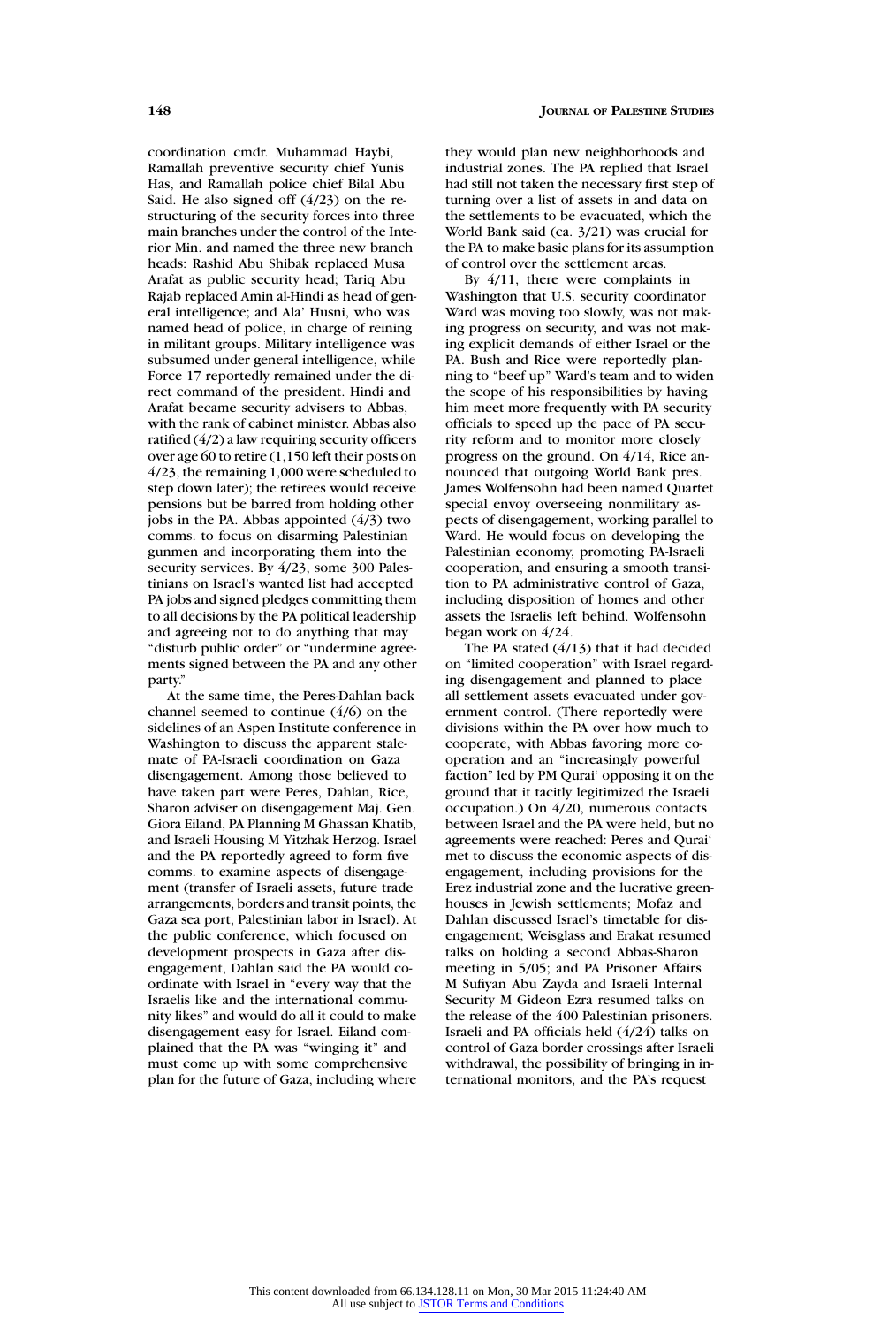for Israel to build a safe-passage link between Gaza and the West Bank, in keeping with the Oslo Accord.

Meanwhile, Israel continued to take unilateral steps on disengagement that undermined Palestinian confidence, such as announcing (4/14) plans to build new roads in Gaza parallel to the existing settler-only bypass roads to ease congestion during the evacuation of settlements. The IDF also began (ca. 4/14) constructing a special 200– 300 foot high concrete wall, with observation towers, along the Philadelphi Route to separate Gaza from Egypt solely in preparation for disengagement. (Israeli atty. gen. Menachem Mazuz ruled ca. 3/2 that an earlier idea for construction of a canal or waterfilled trench along the Rafah-Egypt border would be unacceptable.) On 4/20, the IDF began moving equipment from its base in Gaza's Neve Dekalim settlement in preparation for withdrawal.

Violence on the ground also continued to creep up (see Chronology for details). The IDF increased arrest raids and house searches, continued demolitions and land confiscations for the separation wall, fired more frequently on Palestinians and residential areas, and in several cases (e.g., 3/29, 4/5) beat and detained PA policemen in Hebron. Palestinian sniping at settlers and soldiers also escalated, leaving 1 settler wounded (4/5), while attacks by Jewish settlers continued at a high pace.

On 4/9, violence spiked when the IDF fatally shot three 14-year-old Palestinians playing soccer near the Philadelphi Route in Rafah, saying the youths strayed into a closed military zone. Hizballah, Islamic Jihad, and the PRCs retaliated (4/9–10), firing some 70 mortars and 30 rockets at Jewish settlements in Gaza, lightly damaging one house but causing no injuries. The groups claimed that the barrage was a one-time response and did not mark the end of the cease-fire. Following internal security consultations on 4/10 and 4/11, Israeli DM Mofaz stated (4/11) that Israel would not respond to the fire, effectively accepting that the ceasefire was still in place. Hamas and the PA warned (4/11), however, that the truce was in danger of collapse, and urged Israel to implement the prisoner release and scale back its military operations to restore confidence. When no change was noted by 4/13, the al-Aqsa Martyrs Brigade (AMB), the Islamic Jihad's al-Quds Brigades, and the PRCs Salah al-Din Brigades issued a joint statement saying that they were no longer bound by the

3/17 cease-fire; Hamas, however, reiterated (4/13) its adherence. The next day, the IDF fatally shot a wanted AMB member in what may have been an assassination and sharply escalated its military operations in the West Bank (see Chronology). Still, new casualties remained low. By the end of the quarter, the Palestinian death toll reached 4,043 and the Israeli toll remained unchanged at 963.

#### *Optimism Fades, Disengagement Delayed*

By the time Abbas reached his 100th day in office on 4/17, public consensus was that he was losing momentum and his opportunities for success were closing; neither Israel nor the Palestinians were pleased with his efforts to date (see Doc. A4). In a meeting with Israeli journalists on 4/19, Abbas complained about the Israeli media and government treatment of him, stating that "despite the instructions we have issued to halt incitement on our side, Israeli officials have not stopped inciting for a moment.... There has not been a single minute without criticism, without complaints or incitement. Just like the first government I headed, we cannot get a moment's rest from these onslaughts . . . we are not being given a chance." He said Israel's continued killings of Palestinians, arrest raids, and failure to follow through on Sharm al-Shaykh pledges made the PA seem like liars to the Palestinians and eroded his legitimacy.

By 5/1 it was clear that the Bush-Sharon and Aspen Institute meetings had not improved the chances for peace. Despite the PA's willingness to coordinate on disengagement and its expanded efforts to improve security, Sharon again suspended discussion on the transfer of cities  $(4/29)$  and prisoner release (5/8). Instead of providing Abbas with something tangible to present to the Palestinian people, Israel demanded (5/8) "reciprocity" for whatever pledges had been met, saying Abbas must disarm and disband the militant groups before the remaining Sharm al-Shaykh commitments would be fulfilled. From the Palestinian perspective, it made little sense not to release 400 Palestinians as a confidence-building gesture when the IDF had rounded up 500 Palestinians in 3–4/05, or not to turn over security control in Qalqilya when the city was already surrounded by the separation wall on all sides.

Even the IDF command appeared at odds with the government refusal to be more forthcoming. In an assessment on 5/5, Israeli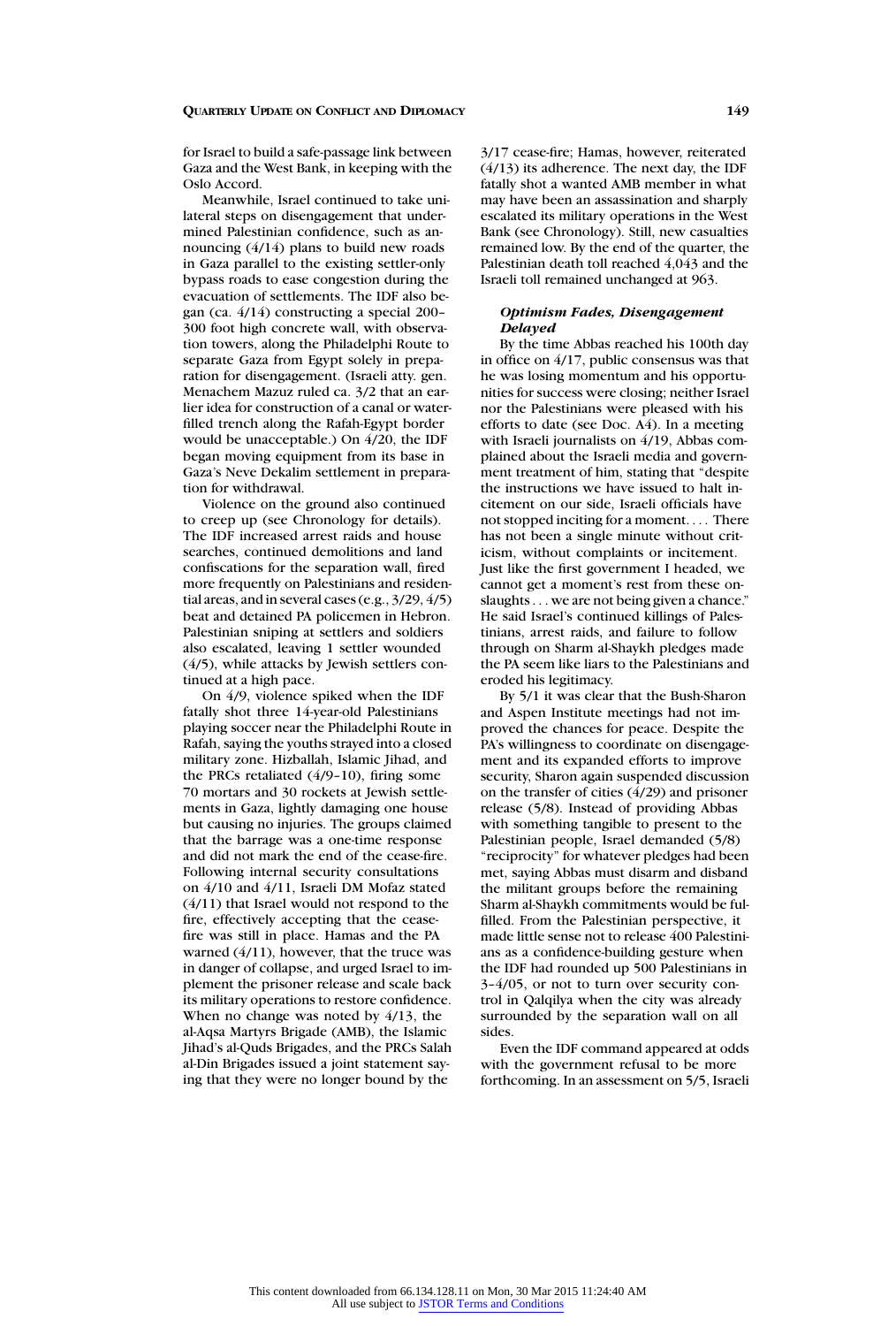military intelligence dir. Maj. Gen. Aharon Ze'evi stated that the PA was reining in and disarming Palestinian militants and took the task seriously. He acknowledged that the PA had begun coordinating disengagement with Israel and said that the newly appointed heads of the PA security forces "should be given some time to change things." Regarding Gaza, Ze'evi believed that Hamas's military and political strength effectively made it a "parallel authority" to the PA, and that Abbas correctly realized that he did not have the power or legitimacy to use force against Hamas in the near term or to take major steps such as collecting its weapons; however, Abbas's efforts at persuasion had "won him a temporary and fragile lull in violence, . . . the fact is that this lull is holding" and should be encouraged. Outgoing IDF West Bank cmdr. Brig. Gen. Gadi Eisencott similarly stated (5/13) that "since the Sharm al-Shaykh summit, there is a change on the ground. Except for the Popular Front [PFLP] and some parts of Islamic Jihad, the rest of the organizations are committed to the lull." He added, "If you ask me how many alerts I am facing, the answer is zero."

Nonetheless, by early 5/05, the IDF had been instructed to plan a series of major "iron fist operations" for Gaza, to be called **Operation Summer's End,** in the event of any Palestinian fire during disengagement. Indeed, *Yedi'ot Aharonot* reported (5/6) that the operations could begin even before disengagement started "so that on the day of the evacuation there is quiet."

As the quarter ended, Sharon announced in an independence day address on 5/9 that he was postponing the start of disengagement implementation by three weeks, to around 8/15, to honor the mourning period that precedes the Jewish holiday of Tisha B'Av, which would otherwise fall during the start of implementation. He also hinted that if Hamas were to win Palestinian legislative elections in 7/05 and take control of the PA, disengagement could be canceled: "We must all reject the inclusion of Hamas in the Palestinian political system. There is no place, nor can there ever be, in a democratic society for a political party which bears arms." Continuing in this vein, FM Shalom stated further in his holiday address (5/9) that "a regime that permits terrorist organizations to operate under the guise of political organizations has no right to exist" and specifically told (5/10) PA Interior M Nasir Yusuf that the PA must not allow Hamas to take part in legislative elections. Sharon also vowed

(5/9) that West Bank settlements would remain in Israeli hands forever and that there would never be a Palestinian right of return.

At the same time, the Quartet reps., along with Ward and Wolfensohn, met (5/9) in Moscow to discuss prospects for disengagement and ideas for economic and social rehabilitation of Gaza. The Quartet called on Abbas and Sharon to fulfill their Sharm al-Shaykh commitments, but they did not comment on Sharon's postponement of the disengagement.

Meanwhile, IDF arrest raids, house demolitions, land confiscations, and closures continued at the same level. The IDF invaded (5/2) Tulkarm for the first time since it ceded security control there on 3/22, fatally shooting a wanted Islamic Jihad member in an exchange of gunfire, in which 1 IDF soldier was also killed (the first Israeli fatality at the hands of Palestinians since the 2/25 Tel Aviv bombing; one IDF soldier was killed in a friendly fire incident on 4/25). On the Palestinian side the PA security forces made their first arrests (4/29, ca. 5/3) of Palestinians for truce violations, while incidents of rocket and mortar fire increased slightly (see Chronology).

#### *Intifada Data and Trends*

Deaths decreased significantly this quarter: at least 39 Palestinians and 7 Israelis killed (compared to 172 Palestinians and 16 Israelis last quarter), bringing the toll at 5/15 to at least 4,051 Palestinians (including 42 Israeli Arabs and 16 unidentified Arab cross-border infiltrators), 965 Israelis (including 301 IDF soldiers and security personnel, 192 settlers, 472 civilians), and 54 foreign nationals (including 2 British suicide bombers).

The UN reported (5/5) that between 11/04 and 4/12/05, the IDF had removed 75 of the total 680 barriers in the West Bank (in fact, 102 were removed and 27 added): 34 in Bethlehem, 16 in Hebron, and 12 in Jenin. The vast majority of the barriers removed were earthen mounds, though four manned IDF checkpoints (2 in Nablus, 1 in Bethlehem, 1 in Hebron) were also removed. On the other hand, IDF use of "flying checkpoints" (random stop and searches) had increased.

This quarter, Israel carried out 1 clear assassination (down from 9 last quarter), killing Islamic Jihad's Muhammad Abu Khazma (name also reported as Muhammad Abu Khalil). One incident on 4/14 in which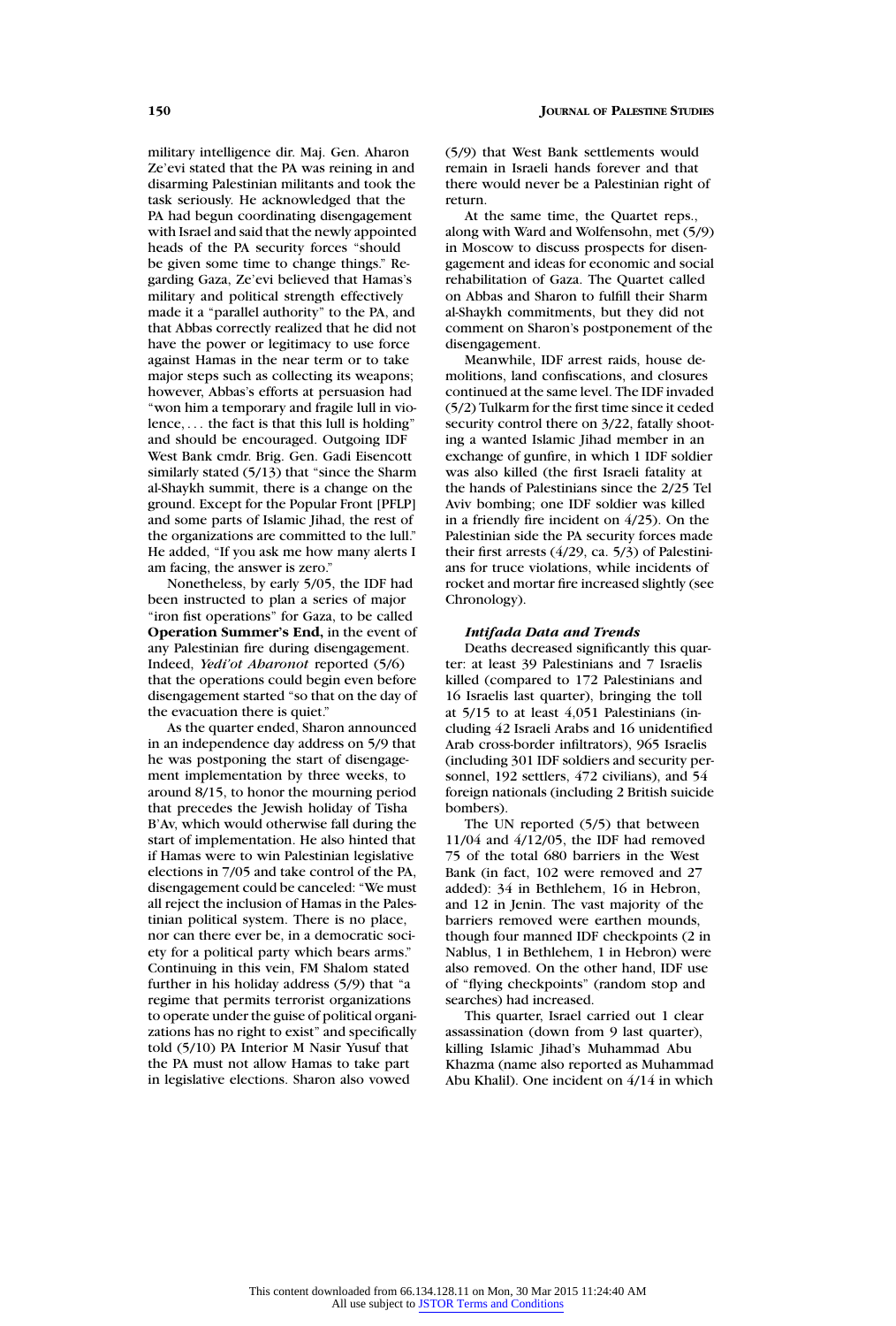1 AMB member was killed may have been an assassination.

During the quarter, there was 1 Palestinian suicide attack (down from 8 last quarter)—the 2/25 bombing in Tel Aviv that killed 5 and injured 22 (compared to 8 killed and about 23 injured last quarter).

As noted above, house demolitions this quarter declined as a result of the IDF suspension of "punitive" home demolitions on 2/17, citing the lull in Palestinian violence that followed the Sharm al-Shaykh summit. No house demolitions were reported in Gaza. In the West Bank, 1 punitive demolition was carried out in Hebron on 3/10 (related to the 2/25 bombing), 5 houses were demolished in Bethlehem to make way for the separation wall, and 1 house was demolished in Qalqilya for lack of permit. In East Jerusalem, on the other hand, demolitions increased significantly (mostly for lack of permits): the IDF demolished 14 houses, two two-story apartment buildings, and one six-story apartment building and issued (4/14) demolition orders for 92 Palestinian homes in Silwan (housing more than 1,000 Palestinians) to create a park.

IDF bulldozing was also down significantly this quarter. While massive tracts of land were confiscated for construction of the separation wall, land actually bulldozed involved 49 dunams (d.; 4 dunams  $= 1$  acre) near Qalandia checkpoint for new IDF buildings; 28 d. in Hebron for the separation wall, a new IDF post, and a parking lot at Rachel's Tomb for Jewish settlers; and 4 d. in Mawasi to create a buffer along a settler bypass road.

Jewish settler violence was up sharply this quarter, especially around Hebron, and for the first time 3 incidents (3/26, 5/8, 5/9) were reported in Gaza (see Chronology for details). Israel's West Bank district police reported (5/6) that the number of violent incidents by Jewish settlers—against Palestinians and IDF forces—reached 265 cases for the period  $1/1/05-4/30/05$ , or an increase of more than 50% over the same period in 2004 (174 cases). Incidents of settler violence against Palestinians this quarter included at least 4 hit-and-runs (5 Palestinians injured); 41 beating incidents; 9 cases of preventing Palestinians from reaching their land; 7 instances of rampaging through Palestinian areas, with property damage and threats to residents; 11 instances of the uprooting of trees or crop burning; 9 cases of fencing off or bulldozing land; 2 instances of poisoning feed in sheep grazing areas and 1 of poisoning a well, killing a horse; and 9 cases

of vandalism. Settlers also occupied a Palestinian house (4/1) and partially demolished 2 others  $(3/11, 3/16)$ , set up 4 unauthorized outposts  $(2/21, 2 \text{ on } 4/17, 5/14)$ , and attacked IDF troops protecting Palestinians (3/25, 4/6, 4/30). In 6 cases (3/2, 3/5, 3/14, 4/4, 4/5, 4/14), settlers fired on Palestinians, wounding 4 and damaging a car. For the first time this quarter, there were 3 reports of settlers kidnapping Palestinians and taking them to settlements (3/24, 3/25, 5/14). In one case (3/24), a Jewish settler woman abducted a nine-year-old Palestinian boy on his way home from school, took him to Ramat Yishai settlement and severely beat him with a rock, breaking his teeth, and injuring his back and limbs before the IDF intervened. In addition, 40 rabbinical students on 3/18 clubbed, stoned, and—according to Israeli police—"nearly lynched" 8 Palestinian laborers working legally at Nachliel settlement, seriously injuring at least 5.

On 2/18, Israel allowed 16 of the roughly 55 West Bank Palestinians deported to Gaza since 9/02 (see Quarterly Update in *JPS* 126) to return to their homes. Another four were allowed to return on 3/15. Israel also pledged (2/18) that it would allow 20 Palestinians deported to Europe as part of the settlement ending the Church of the Nativity stand-off in 5/02 (see Quarterly Update in *JPS* 124) to return home once Bethlehem had been handed over to PA security control (which had not occurred by the end of the quarter).

## *Separation Wall*

Construction on Israel's separation wall in the West Bank continued, with monitors reporting that most construction this quarter was concentrated around Jerusalem, with work also ongoing around Qalqilya, Ramallah, Salfit, and Tulkarm. A wall segment between Dahiyat al-Barid and Qalandia checkpoints north of Jerusalem was completed by 2/20. By 3/8, the wall encircled Tulkarm to the north, west, and south.

As noted above, the latest version of the proposed route of the separation wall approved by the Israeli cabinet on 2/20 would, if implemented, effectively annex at least 7% of the West Bank. Most alterations to the route were around Jerusalem, placing Ma'ale Adumim settlement to the east, and Gush Etzion block and Rachel's Tomb and the Bilal Bin Rabah Mosque in Bethlehem to the south on the Israeli side of the wall; Shu'fat r.c. would be surrounded by a fence. Under the new plan, Israel's map for Greater Jerusalem (i.e., the land that lies beyond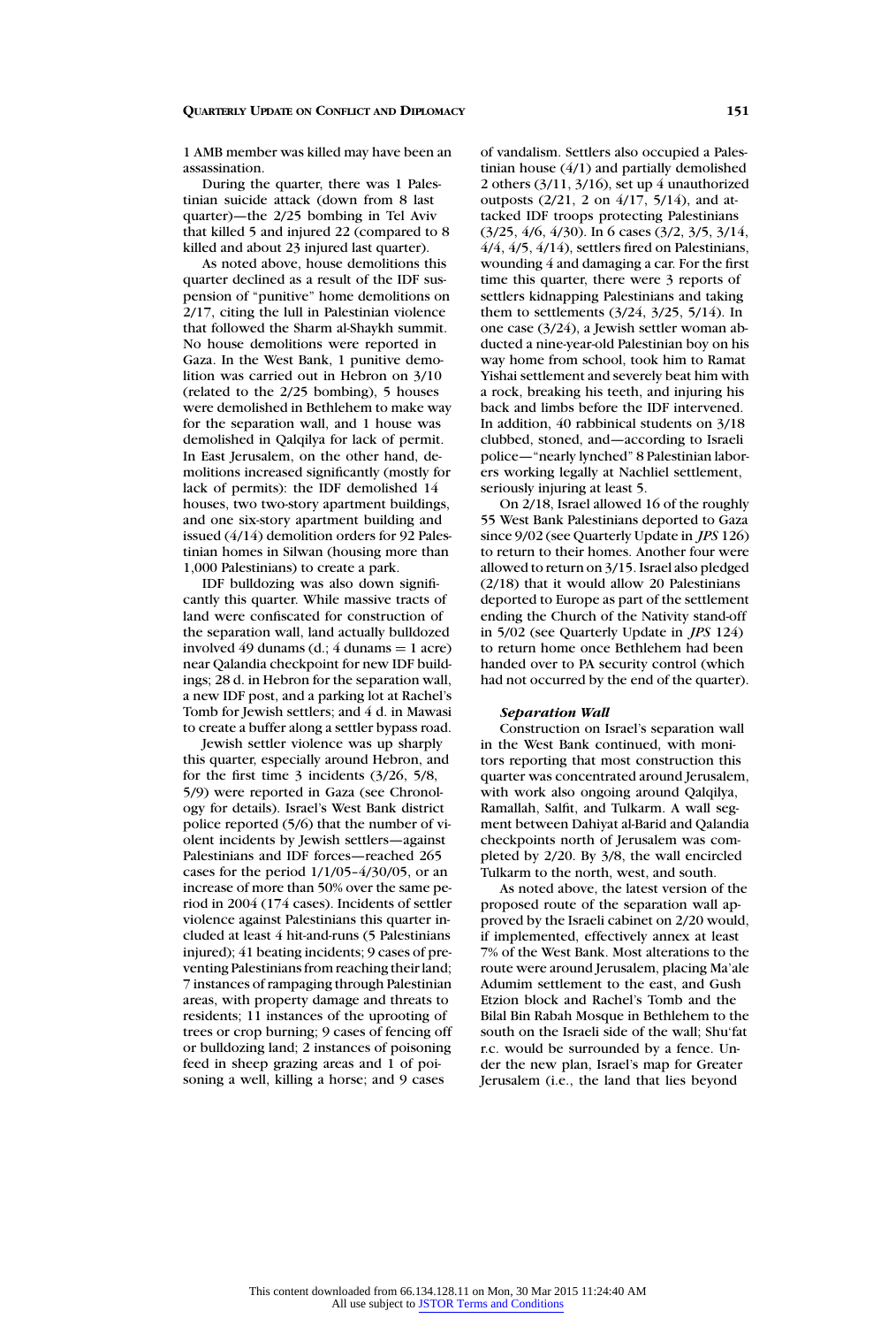the Green Line but west of the separation wall) would be increased by 300%. Final full government approval of the new route was given on  $3/14$ . The government also authorized (3/13) the construction by 7/05 of a "temporary wall" between Jerusalem and the West Bank in areas where legal challenges to the wall route are still underway.

## **INTRA-PALESTINIAN DYNAMICS**

#### *Elections*

At the opening of the quarter, the PA had held two rounds of municipal elections (12/23/04, 1/27/05), with at least two more rounds to go but no dates set. On 1/8, Abbas had announced 7/17 as the date for legislative council elections, despite Israel's decision to begin implementation of the disengagement plan on 7/20.

On 3/20, the PA Central Elections Commission (CEC) submitted its final report on the 1/9 presidential elections to Abbas. Although international monitors had generally endorsed the elections as free and fair (see Quarterly Update in *JPS* 135), the CEC report cited serious irregularities resulting from the PA's last-minute decision to combine the lists of newly registered voters with its civil registry records to create a new list of eligible voters, so as to encourage as many Palestinians to vote as possible. (The civil registry, which had not been updated in years, included some 660,000 names that did not appear on the updated voter rolls, and many of those people were believed to have died, moved, or emigrated; see Quarterly Update in *JPS* 135.) The CEC as a whole then presented its resignation to Abbas pro forma, to mark fulfillment of its presidential elections mandate. Abbas asked the officials to stay on; most did, though a few did not in protest of the irregularities.

#### *Municipal Elections*

On 2/24, the PA set the third round of municipal elections for 5/5 and the fourth round for 8/05. Islamic Jihad, which had not participated in any Palestinian elections to date, declared (3/31) that it would take part in the third round but announced no list of candidate. The official campaign period for the 5/5 elections was to run from 4/22 to 5/4.

On 5/5, Palestinians in 76 municipalities in the West Bank and 8 in Gaza participated in the third round of municipal elections, choosing among 2,519 candidates (including 399 women) to fill 906 seats on their town

councils. (If a single party wins more than 50% of a town's council seats, it is allowed to select the town's mayor from among its winning candidates. If no party wins a clear majority of seats, the new council's first job is to vote on a mayor from among its members.) Voter turnout was estimated at 60% in Gaza and 45% in the West Bank. Initial returns (5/6) showed Fatah winning control of 52 of the 84 municipalities, Hamas 24, and independents 4, with 4 municipalities undecided. Fatah clearly captured more small municipalities (with a combined population estimated at 200,000), while Hamas won the larger towns, including Bethlehem and Qalqilya in the West Bank, and Bayt Lahia and Rafah in Gaza (with an estimated combined population of 600,000). Overall, Fatah won 56% of the votes and Hamas 33%, with the remainder going to independents. (In the 2 previous rounds, Hamas had secured 36% compared to Fatah's 44% in the West Bank, and took 64% in Gaza.)

Although there had been only one verified incident of vote tampering on the day of elections (Palestinian gunmen broke into two polling stations in the West Bank village of Attara and destroyed three ballot boxes), rumors immediately began to circulate that the Hamas victories in the towns resulted from fraud. On 5/6, Fatah and Hamas members clashed in Rafah in election-related disputes, leaving eight Palestinians injured. On 5/7, armed AMB members shut down the central Gaza CEC headquarters in Dayr al-Balah and the local CEC office in Bayt Lahia with the declared aim of overturning what they called "fraudulent election returns" favoring Hamas in Bayt Lahia, Bureij, and Rafah; Fatah officially called for a revote in those areas. As a result, the CEC postponed the release of the final election results, which was set for 5/9. The results were not released before the close of the quarter.

#### *Legislative Elections*

By mid-4/05, rumors were circulating that Abbas was considering postponing the 7/17 legislative election, prompting Hamas to threaten (4/16) to reconsider the cease-fire in the event of a delay. By mid-5/05, reports suggested that Abbas, under pressure from Fatah elements concerned that Hamas would make a strong showing in the PC elections, had opened talks with Hamas regarding delaying elections. According to these reports, the suggested quid pro quo for Hamas's acceptance of postponement until anywhere from 11/05 to 4/06 (after disengagement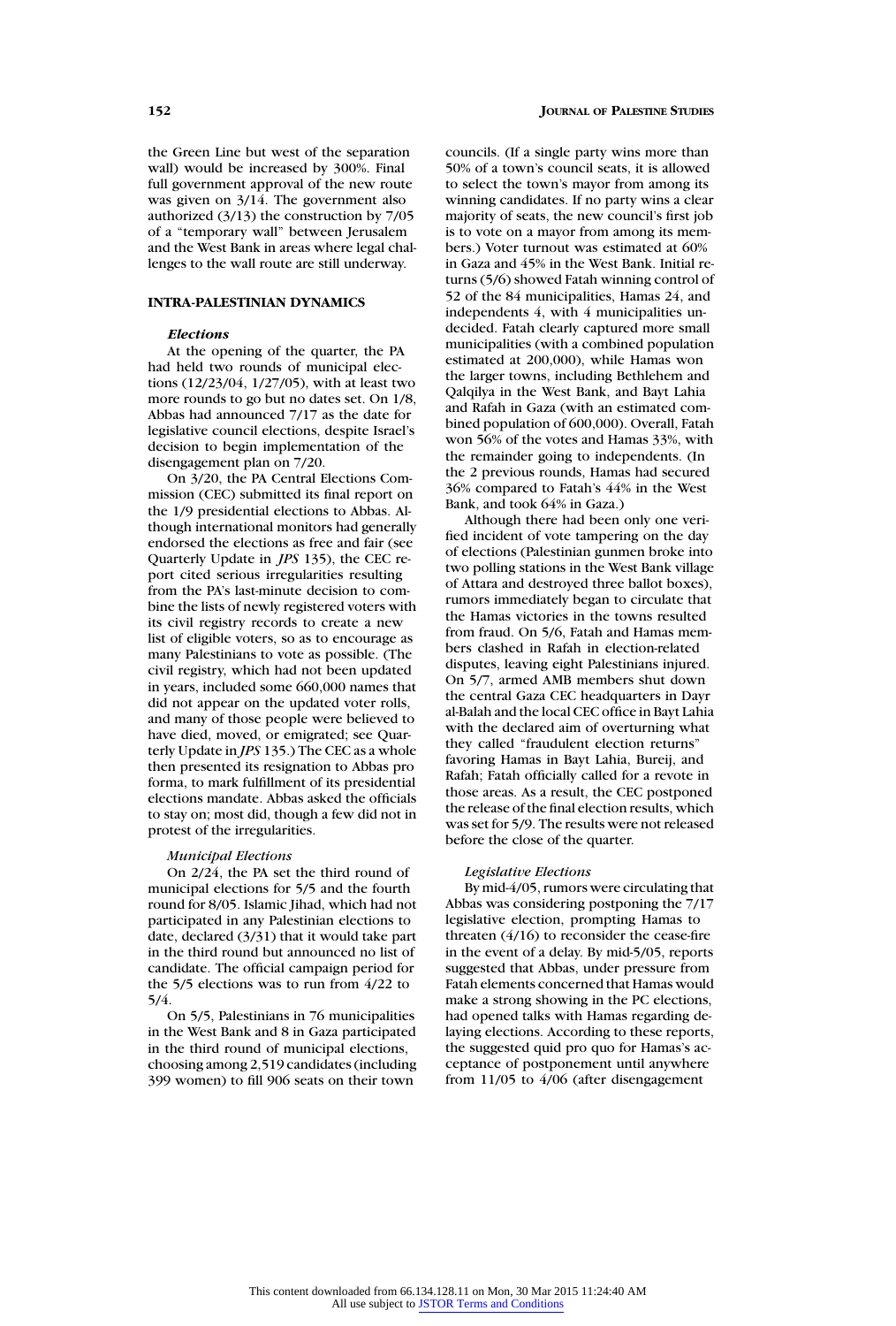implementation and internal Fatah elections at the Fatah General Council in 8/05) would be an interim power-sharing arrangement based on the percentage of votes Fatah and Hamas had received in municipal elections to date. On 5/12, Abbas denied any such discussions were underway and reaffirmed his intention to hold elections on 7/17 as planned.

By that time, however, the elections were in jeopardy because the PC had failed to pass proposed amendments to the 1995 election law, which according to the CEC needed to be in place at least two months before balloting (see Quarterly Update in *JPS* 135). The proposed changes, still under debate from last quarter, included raising the number of PC members from 88 to 132, imposing a minimum quota for female PC members, and reducing the minimum age of candidates (currently set at 30).

In addition, the question of whether to keep the same voting system as the law mandated for the last PC elections in 1996 (i.e., a majority system whereby PC members would be elected by majority vote from open lists in 16 constituencies) or to adopt a new system remained unresolved. Most Palestinian factions were leaning toward adopting a new "mixed system" under which a percentage of PC members would be elected from open lists as previously, with the remainder elected from closed party lists by proportional representation, with the West Bank and Gaza constituting a single constituency. If a mixed system were adopted, the factions would also have to decide the proportion of seats elected by open list to seats elected from party lists. At national unity talks in Cairo (3/15–17), the factions called on the PA to support a 50% open list, 50% party list system. Fatah, however, later moved (4/19) to support a two-thirds open list, one-third party list system, a decision protested (4/20) by the DFLP and PFLP.

Various arguments were made for one system over the other and how they should be weighted. Some thought that use of party lists would give Fatah's existing leadership undue weight in determining Fatah's candidates, particularly if elections took place as planned in 7/05, before the Fatah General Council in 8/05. Open lists were thought to favor candidates with strong family and clan affiliations, which could give Fatah reformers a hand over the existing Fatah leadership, but might also aid Hamas. Some thought party lists would reduce the chance

that Islamists could gain a majority of the PC, while others feared it would give them more seats than they would have won on open lists. Some Fatah reformists reportedly supported whichever system they thought Abbas would veto in order to force a delay of elections until after the General Council, believing that if they won greater control of Fatah at the General Council, they would be in a stronger position going into the PC elections. The end result was that debate continued into 5/05, with the PC failing to pass an amended bill on 5/11, as would have been required for the elections to occur as planned.

Meanwhile, the CEC reopened (5/7–21) voter registration in 1,041 locations across the territories to accommodate any Palestinians who wanted to take part in legislative elections but had not yet registered. (The IDF raided two CEC stations in Jerusalem on 5/10, confiscating documents and arresting two employees.)

The DFLP (3/22), Hamas (3/12), and PFLP (3/22) announced plans to field candidates in the legislative council elections, with the PFLP confirming (4/30) that leader Ahmad Saadat, jailed by the PA in Jericho at Israel's demand, would head the group's list. Hamas planned (3/12) secret primaries to choose its candidates.

# *Cabinet Formation*

By law, a new government was to be formed within a month of the 1/9 presidential elections, but PM Qurai' did not present his proposed cabinet until 2/21 (see Quarterly Update in *JPS* 135). Qurai''s proposed cabinet, presented first to Fatah PC members (who comprise two-thirds of the PC) to gauge their backing before presenting it to the full PC, differed little from the existing cabinet: portfolios were shuffled, Abbas allies replaced a handful of Arafat allies, and four technocrats who had never held political office were introduced. After hours of heated debate (2/21), it became clear that the PC would not approve the slate, which seemed unlikely to introduce the serious reforms needed. The PC suspended the vote and asked Qurai' to try again.

On 2/24, Qurai' presented a revised 25 member cabinet slate including 17 new faces, most of whom were technocrats and reformers. FM Nabil Shaath, tapped to be dep. PM, was the only long-time Arafat ally among them; other important holdovers from the previous cabinet were Finance M Salam al-Fayyad, Education M Na'im Abu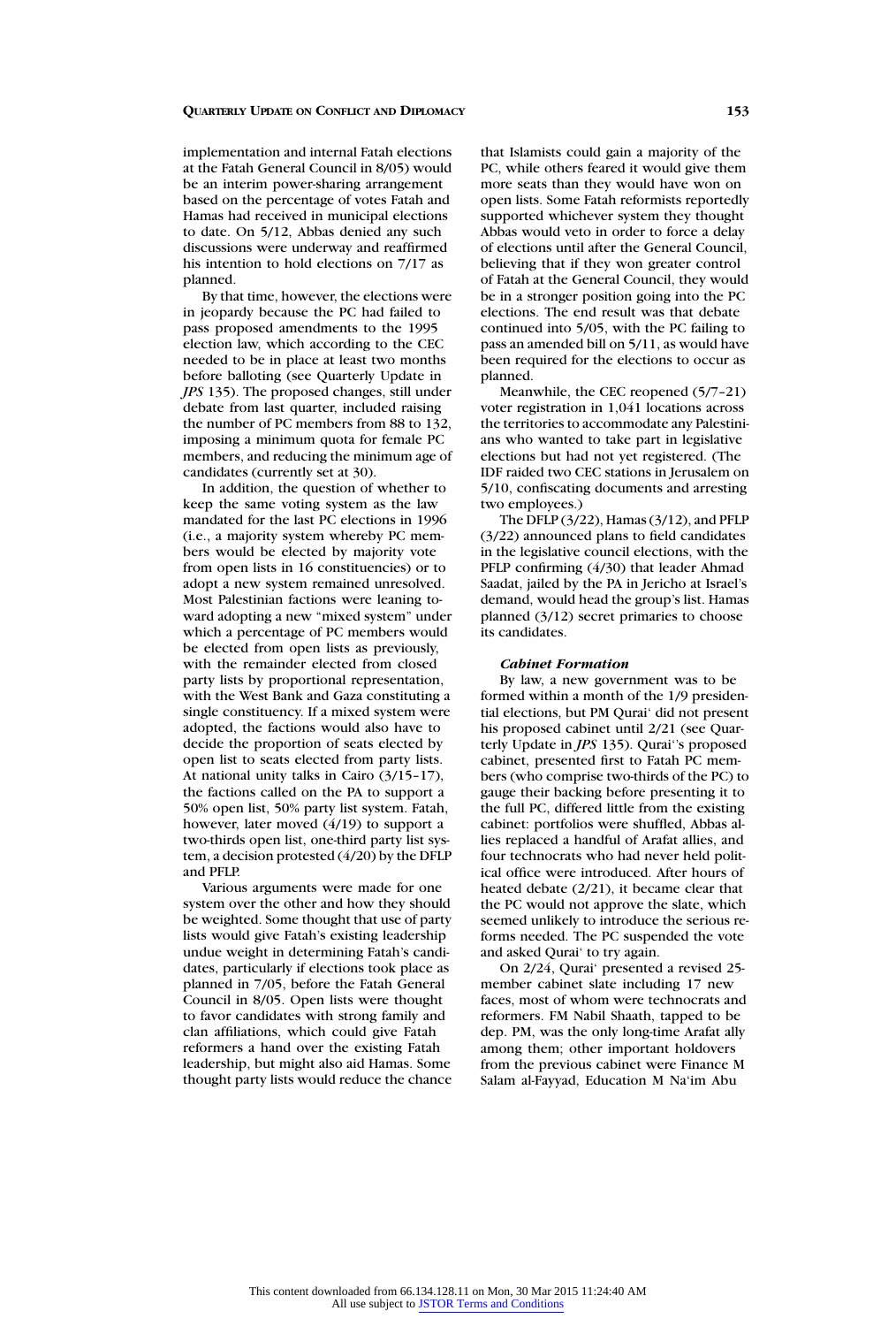al-Hummus, and Ghassan Khatib, who moved from the Labor to the Planning Min. The PC quickly gave its approval (54-12, with 4 abstentions, 14 not attending), and Abbas swore in the cabinet the same day (see Doc. B???). Abbas stated (2/22) that the cabinet's first main goals would be to provide security, make reforms, and hold legislative elections. With little cabinet action by 4/1, Abbas reportedly threatened to resign unless certain officials (apparently Qurai') stopped blocking his administrative, financial, and security reform efforts.

Of note: When Arab FMs gathered (3/19) in Algiers to prepare for the yearly Arab League summit, a dispute broke out between newly appointed FM Naseer Kidwa and Fatah chairman Faruq Qaddumi, who demanded to head the delegation as PLO Political Dept. head. Arab League secy.–gen. 'Amr Musa intervened to resolve the dispute by allowing Qaddumi to lead the delegation to the opening session of the meetings, while allowing Kidwa to lead the delegation in the substantive discussions.

## *Reform Efforts and Governance*

Finance M Fayyad reported (3/21) that PA income rose by roughly \$30 m./mo. in 2004 compared to 2003, thanks to PA financial reforms and crackdowns on corruption and illegal trading. Fayyad also announced (3/18) that the PA would hire an international accounting company to audit PA accounts to ensure transparency and assess antifraud and anticorruption efforts; the U.S. agreed (5/12) to finance the review. The PC also ratified (38-10, with 2 abstentions) the PA budget for 2005.

Qurai' had issued (2/26) an order banning all ministries from receiving money from outside the treasury and requiring (as a costsaving measure) ministry officials to obtain permission of the PM to travel abroad on any government-related mission.

On 4/2, Abbas forwarded the files of three Finance Min. officials and one official in the president's office to the atty. gen. on suspicion that they embezzled public funds. The PA asked (4/6) Jordan to extradite two of the officials.

Abbas ratified  $(4/3)$  the civil service law after it passed its final reading (see Quarterly Update in *JPS* 135). Palestinian teachers observed three days of strikes (4/6, 4/17– 18) to protest PC's failure to amend the law to increase teacher salaries; they then launched an open-ended strike on 5/11 that wasstill underway as of 5/15. Of note: Hamas complained (4/5) that the PA had recently fired a number of teachers working in PA schools who are Hamas supporters.

On 5/8–9, 69 of 88 Palestinian ambassadors met in Ramallah to discuss the draft diplomatic corps law, writen by PA FM Kidwa. (The other 19 either were not granted entry permits by Israel or could not attend for health reasons.) If approved, the law would force the retirement of a significant number of ambassadors and require those who had worked in the same mission for more than four years (74 of the 88) to be transferred to a new post.

In addition to the security reforms outlined above, the PA announced (5/1) a new law-and-order campaign to put more police on the streets, halt patrols by militant groups, and boost confidence in the PA. Hebron police chief Awni Samara reported (3/2) that a month-long campaign to remove "illegal" (presumably unregistered and unsafe) Palestinian vehicles from the streets of the city had resulted in the destruction or confiscation of around 600 vehicles; police planned to expand the program to target larger vehicles, such as bulldozers and trucks. Samara also announced plans to remove street stands "that bother the citizens" and to crack down on health code violations at restaurants, food stands, and grocery stores.

The PA Land Authority in Gaza closed (4/2) its offices indefinitely, citing threats and harassment by "people who are affiliated with the security apparatuses and who seek to illegally gain a foothold in government lands." On 5/2, the PA security forces bulldozed three seaside homes in Gaza illegally built on public land seized by senior PA officials.

*National Unity and Power Struggles* The Palestinian factions continued efforts this quarter to revive PA and PLO institutions and possibly create an interim governing authority for Gaza following Israeli withdrawal and prior to final status discussions (see Quarterly Update in *JPS* 135). To this end, Abbas and the factions resumed national unity talks along with the cease-fire talks in Cairo (3/15–17), where they agreed to form a comm. to study ways to rebuild the PLO on new foundations that would allow Hamas and Islamic Jihad to join. The committee was to be headed by Abbas (as the pres. of the Palestinian National Council) and to comprise members of the PLO Executive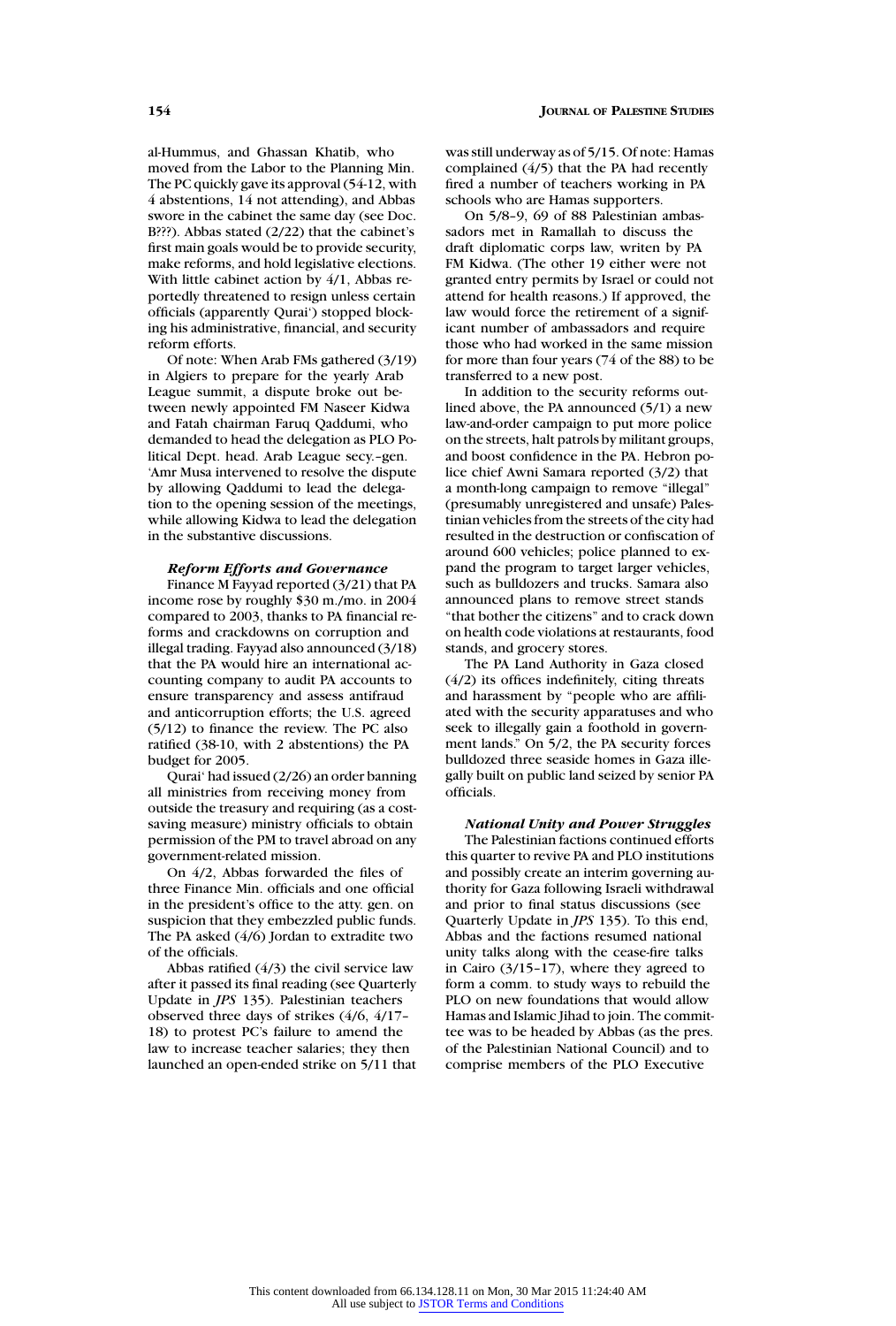Comm., the heads of all the Palestinian factions, and independent national personalities. (Of note: Syria's Dep. FM Walid Moualem attended the talks as an observer and afterward said that Syria supported the reform moves.) Hamas, Islamic Jihad, and PLO reps. then met in Gaza on 3/28, where Hamas and Islamic Jihad announced a "preliminary decision" to join the PLO. Hamas political leader Mahmud Zahhar explained (3/28) that disagreement remained over the PLO charter and the "principles on which we will join," stating that the factions essentially would have to agree on a new political program acceptable to all. (Abbas had stated on 3/12 that Hamas leaders had indicated to him that Hamas might accept a two-state solution and recognize Israel within its 1967 borders, but that the entire leadership, notably Hamas leader Khalid Mishal, was not yet on board. Other sources indicated on 3/30 that Hamas was prepared to suspend armed struggle, but not to disavow it, as part of a deal.) On 3/29, an Islamic Jihad rep. participated in a PLO Executive Comm. session in Gaza, marking the first time an Islamist group took part in a PLO meeting. Abbas's consultations with the groups continued through the end of the quarter, with Abbas stating (4/25) that he would expect Hamas to disarm when it joined the PC.

Meanwhile, divisions within Fatah intensified. For the first time, the Fatah District Conference in the territories held (3/4) a meeting without a Fatah Central Comm. rep. present—a move seen as bypassing the Fatah leadership. Participants alleged that Fatah chiefs had deliberately marginalized "new talent" within the party prior to the 7/05 legislative elections and stressed the need to end the monopoly on decision-making within Fatah by holding as planned the 6th General Conference to elect a new party leadership in 8/05 (the 5th General Conference was held in 1989). At the same time, in a move reportedly orchestrated by jailed Fatah *tanzim* leader Marwan Barghouti, 32 members (half the membership) of Fatah's Mobilization and Organization Office (MOO), which oversees the district committees, resigned in what was interpreted by some observers as a "show of strength by Fatah's so-called young guard." On 3/7, 134 Fatah activists released a signed statement accusing MOO members of attempting to split Fatah. On 3/6 Abbas held a Fatah Central Comm. meeting to discuss the 3/4 resignations and

preparations for legislative elections. Participants agreed to hold "a kind of a primary" before selecting Fatah's candidates, stating (3/11) that any Fatah member who ran as an independent would be expelled from the party, though Fatah candidates could form alliances with independent candidates in certain locales for municipal elections. Registration for "internal preparatory elections" of candidates opened on 4/30, with the voting taking place on 5/7–8; those selected in this process would participate in the party primaries set for 5/21.

At a meeting in Gaza days later, some 250 Fatah members (including 18 senior figures such as Ramallah PC member Qaddura Faris, Fatah Revolutionary Council member Ahmad Ghunaym, and Hebron PC member Jamal Shubaki) resigned (3/9) from the movement, warning that Fatah would be defeated in upcoming legislative elections if it did not reform. The group strongly criticized the Fatah Executive Comm., comprising mainly Palestinians who had returned to the territories after the 1993 Oslo agreement. Many of those who resigned were Barghouti supporters. (On 4/28, Israel banned all prison visits to Barghouti until 7/17 to limit his influence on the elections.) On 3/15, after discussions with senior Fatah officials, most, if not all, of the 250 retracted their resignations.

In Ramallah, some 25 armed, masked AMB members broke (3/10) into a Fatah meeting on reform, fired in the air, and drove out the 1,000 participants, shouting that they were being ignored by the Fatah leadership. Organizers of the meeting reportedly accused the Fatah Central Comm. of being behind the disruption.

General lawlessness in the territories continued this quarter. Though many incidents were politically motivated, there did not seem to be high-level power struggles underway, as there have been in previous quarters. Incidents tended to be one or a combination of the following: turf battles; protests against PA reform efforts or insufficient PA support for needy, unemployed, and wanted Palestinians; election disputes; and simple mayhem, capitalizing on the PA's lack of security control. The following events were noteworthy:

• On  $3/1$ , when PA Interior M Yusuf attended the opening ceremony of a new security headquarters in Jenin r.c., several AMB members fired in the air to protest the PA security service's failure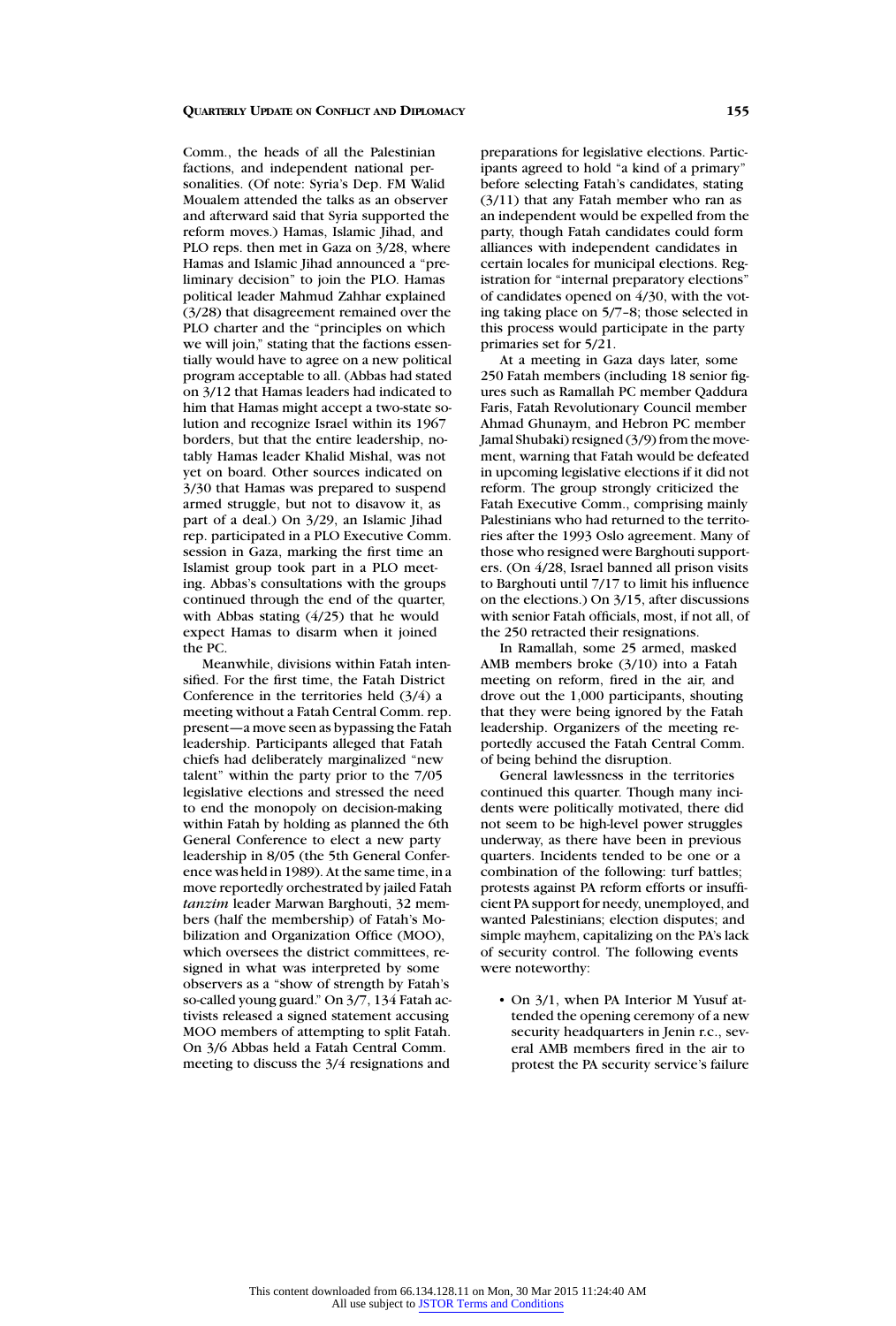#### **156 JOURNAL OF PALESTINE STUDIES**

to coordinate the visit with them. Yusuf and local AMB head Zakariyya Zubaydi met (3/1) at the Jenin headquarters to discuss the matter, with Yusuf warning that such occurrences would not be tolerated. On 3/2, Yusuf fired 11 highranking security officials in Jenin for failing to control the AMB.

- In Gaza City, 100s of PA police officers loyal to Civil Affairs M Dahlan gathered (4/21) outside police headquarters in a show of force to protest Abbas's forced retirement of 100s of security officers. On 4/24, 19 Palestinian gunmen (some masked, all allegedly former members of the PA security services) shut down the Gaza coastal road for two hours in a similar protest and also demanded that Abbas rehire officers or give them new jobs in the PA.
- On 3/30, 6 AMB members rampaged through Ramallah, firing on Abbas's office inside his Ramallah compound and ransacking several nearby restaurants, causing no injuries. The men were among 26 wanted AMB who had been given refuge at the PA headquarters for more than a year to protect them from Israeli assassination and who had been ordered to leave earlier that day, after Israel promised not to target them if they disarmed and renounced violence.
- Some 2,500 unemployed Palestinians stormed (3/12) the PC building in Gaza, throwing stones at police, breaking windows, vandalizing walls, and demanding that the PA provide them with jobs, exempt the unemployed and poverty stricken from paying utilities, provide them with subsidies for basic goods and food, and halt inflation.
- In Jenin, 10s of AMB members took over (4/17) a main intersection and closed down a government building, demanding that the PA provide jobs to militants, former prisoners, and relatives of Palestinians killed by the IDF.
- Gunmen with the Fatah-offshoot al-Awda Brigades fired (3/4) on a PA security office in Nablus, sparking an exchange of gunfire that left two PA officers and one bystander wounded.
- Rival factions of the PA police clashed in Ramallah on 3/7, leaving one policeman dead.
- At Hebron University, 100s of pro-Fatah students disrupted (3/13) a Hamas student rally prior to campus elections, leaving 9 Palestinians injured.
- Fatah-affiliated lawyer Majid al-Jafari was slightly wounded (3/28) when an explosive charge planted under his parked car exploded in Gaza City. Jafari had received death threats after announcing his independent candidacy for the local bar association. No group claimed responsibility.
- Unidentified gunmen fired (3/4) on the Ramallah home of Fatah PC member Jamal Tarifi, causing damage but no injuries. Two days later. Tarifi announced that he would run in the legislative elections on an independent ticket, effectively resigning from Fatah.
- Unidentified gunmen fired (4/13) on the Bir Nabala home and car of proreform PC member Ahmad Batsh (Fatah-Jerusalem).
- Unidentified Palestinians threw (3/5) a Molotov cocktail at the home of PA preventive security officer and Fatah member Jamal Khadayr, causing damage but no injuries.
- In Rafah, 5 unidentified Palestinians beat (3/29) and moderately injured Hamas municipal elections candidate Azmi Abu Mur.
- Unidentified assailants torched (3/31) the cars of several candidates in the municipal elections in Gaza.
- Some 25 AMB gunmen invaded (4/1) a youth center in Balata r.c. and tried to disrupt vote counting for elections for the center's board, which Hamas seemed to be winning (81% of the votes had been tallied, showing a clear victory for Hamas). The AMB members fired in the air, destroyed furniture and declared the vote invalid, saying the center was a Fatah institution and must remain so.
- Several unidentified gunmen raided (3/19) the PA's Rafah police office, fired shots in the air, and freed a jailed Palestinian who had thrown stones at PA security officers sealing a smuggler's tunnel in Rafah on 3/18.
- Several armed Palestinians broke (2/28) into a Jenin prison and freed a relative jailed for robbery.
- Angry Palestinians set fire (3/31) to a PA checkpoint in Gaza after officers manning the post fired on a suspected stolen vehicle, wounding at least 1 Palestinian.

The PA stepped up efforts to prosecute Palestinian collaborators this quarter. Abbas authorized (2/16) death sentences against three collaborators (along with several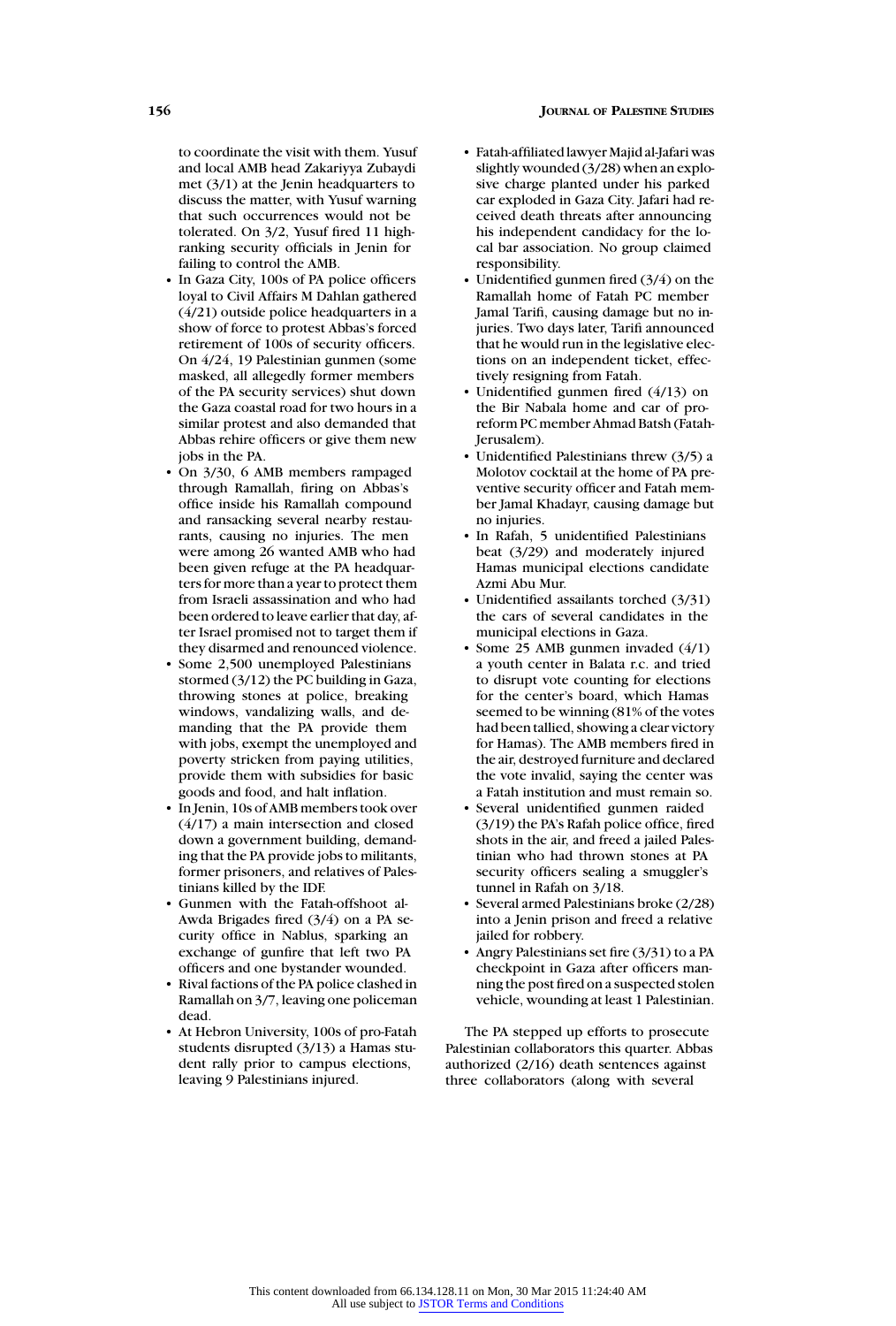Palestinians convicted of murder) but set no date for their executions. A PA court sentenced (3/20, 3/30) another eight collaborators to jail terms of 3–5 years. Unidentified Palestinians fatally shot (3/5) an alleged collaborator in Ramallah. An Israeli security source said (3/22) that Israel would evacuate from Gaza 100s of Palestinians and Egyptians who had collaborated with the IDF when disengagement is implemented and would grant them Israeli residency. (Israel estimates that there are currently 1,200 Palestinian collaborators living in Israel with residency status.) Meanwhile, Mufti of Jerusalem Ikrima Sabri approved (ca.  $3/8$ ) the execution orders of 16 Palestinians; 51 Palestinians are thought to await execution.

## **PALESTINIAN OPINION**

*The following data are excerpted from a poll conducted by the Birzeit University Development Studies Program (DSP) on 28 April 2005. Results are based on a survey of 1,200 men and women from the West Bank and Gaza. The poll, the 21st in a series, was taken from DSP's Web site at www.birzeit.edu/dsp.*

**1. In your opinion, which priority is most important?**

|                    | West Bank   Gaza |      | Total       |
|--------------------|------------------|------|-------------|
| a. Withdrawal of   | 39.4%            |      | 43.9% 41.1% |
| <b>Israel</b> from |                  |      |             |
| Palestinian        |                  |      |             |
| cities             |                  |      |             |
| b. Improving the   | 29.8%            |      | 30.0% 29.9% |
| economic           |                  |      |             |
| situation          |                  |      |             |
| c. Reducing        | 13.2%            |      | 7.1% 10.9%  |
| suffering          |                  |      |             |
| related to         |                  |      |             |
| roadblocks         |                  |      |             |
| d. Improving       | 7.3%             | 9.8% | 8.3%        |
| internal           |                  |      |             |
| security           |                  |      |             |
| e. Resumption of   | 5.7%             | 4.6% | 5.3%        |
| talks with         |                  |      |             |
| <b>Israel</b>      |                  |      |             |
| f. Improving PA    | 2.8%             | 2.3% | 2.6%        |
| performance        |                  |      |             |
| g. Reinforcing     | 1.8%             | 2.3% | 2.0%        |
| democratic         |                  |      |             |
| practices          |                  |      |             |

**2. In your opinion, which one of the following factors is most important**

**in impeding the ability of President Mahmud Abbas to implement his election program?**

|                     | West Bank Gaza |             | Total |
|---------------------|----------------|-------------|-------|
| a. Israel's         | 51.3%          | 55.0% 52.7% |       |
| practices           |                |             |       |
| b. The corruption   | 18.3%          | 17.0% 17.8% |       |
| existing before     |                |             |       |
| his presidency      |                |             |       |
| c. The practices    | 7.0%           | 8.4%        | 7.5%  |
| of the PLO and      |                |             |       |
| the Fatah           |                |             |       |
| leadership          |                |             |       |
| d. His personal     | 8.5%           | 5.7%        | 7.5%  |
| competence is       |                |             |       |
| insufficient        |                |             |       |
| e. The practices    | 6.7%           | 7.3%        | 6.9%  |
| of the armed        |                |             |       |
| groups refusing     |                |             |       |
| to give him a       |                |             |       |
| chance              |                |             |       |
| f. The practices of | 6.1%           | 5.5%        | 5.9%  |
| the opposition      |                |             |       |
| and lack of         |                |             |       |
| coordination        |                |             |       |
| with the PA         |                |             |       |

# **3. Do you support or oppose the allocation of a specific quota for women within the legislative council?**

|            | West Bank | Gaza  | Total |
|------------|-----------|-------|-------|
| a. Support | 81.6%     | 73.7% | 78.6% |
| b. Oppose  | 18.4%     | 26.3% | 21.4% |

# **4. How much should the quota for women be?**

|        | <b>West Bank</b> | Gaza  | Total |
|--------|------------------|-------|-------|
| a. 10% | 22.5%            | 24.1% | 23.1% |
| b. 20% | 19.5%            | 18.8% | 19.2% |
| c. 30% | 18.4%            | 17.0% | 17.9% |
| d. 40% | 10.3%            | 8.9%  | 9.8%  |
| e. 50% | 29.3%            | 31.2% | 30.0% |

### **FRONTLINE STATES**

#### **JORDAN**

Jordan made several gestures to Israel this quarter to foster a cooperative environment before disengagement. First and foremost, Jordan returned its ambassador to Israel, Maruf al-Bakhit, to Tel Aviv on 2/20, as promised at the 2/8 Sharm al-Shaykh summit. (The previous ambassador to Israel, Abu al-Ilah al-Kurdi, was named in 8/00 but never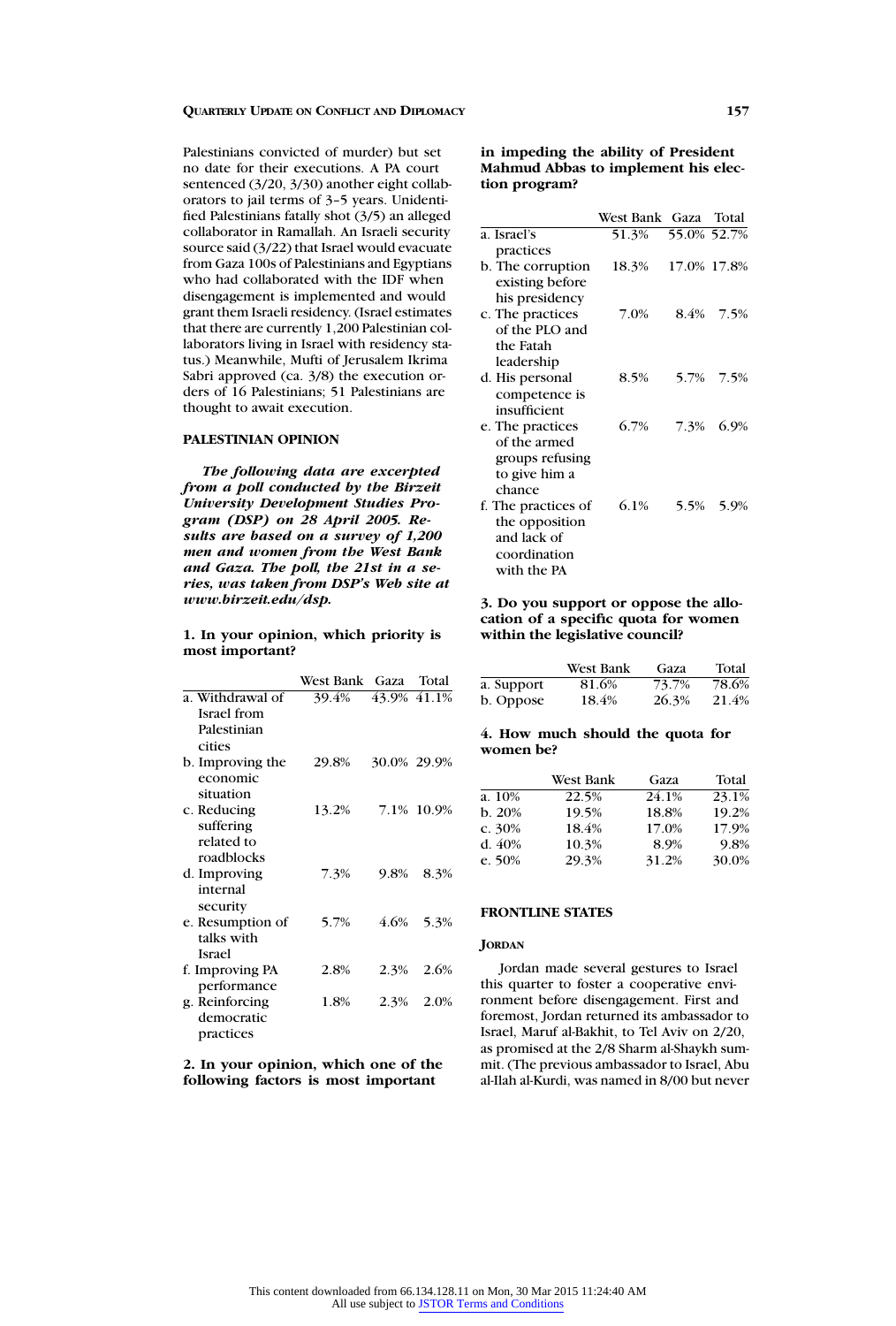took up his post because of the intifada, which broke out in 9/00.)

During preparatory talks for the 3/05 Arab League summit, Arab FMs rejected a proposal by King Abdallah to revise Arab conditions for normalizing relations with Israel by dropping the requirement that Israel withdraw to the 1967 borders. (Some sources said that Jordan called on Arab states to normalize relations with Israel immediately in order to give Israel incentive to withdraw from the occupied territories, but Jordan denied this.) Lebanon, Sudan, Syria, and Yemen reportedly were the most vocal in their opposition. King Abdallah consequently canceled plans to attend the summit himself and sent a lower-ranking delegation.

King Abdallah met with Bush in Washington on 3/15, where he stated that Middle Eastern nations would not democratize without pressure from the U.S. and expressed concern that Hizballah would try to derail the Israeli-Palestinian peace process. In an off-the-record meeting with Jewish leaders in Washington on 3/22, Abdallah stated that Hizballah, Iran, and Syria were plotting a terror attack against Israel hoping that an Israeli retaliation would distract attention from Syria's problems in Lebanon (see below); the king hypothesized that the attack could be carried out by Hizballah directly or its Palestinian allies in the territories. He said that he had already warned Sharon and urged him to investigate the possibility of Hizballah involvement in any further attack inside Israel before blaming the PA. The king also stressed his agenda to divorce Islam from politics, saying he was seeking American Jewish partners to develop a program to highlight the similarities between Judaism and Islam, so as to reduce religious tensions and depoliticize religion. Jordanian officials reported (3/22) that talks were underway regarding a visit by King Abdallah to Israel but that no date had been set. Abdallah's only visit to Israel was in 8/00, following the Camp David talks, to meet with Israeli PM Ehud Barak regarding final status of Jerusalem (see Quarterly Update in *JPS* 118).

Israeli FM Shalom was scheduled to make a trip to Jordan on 2/21, but the meeting was postponed after Jordan suggested that Israel release Jordanian prisoners to coincide with the visit, and Israel refused. (On 3/1, roughly 25 Jordanian prisoners being held in Israeli jails began a hunger strike, demanding to be released. The strike lasted through 3/15.) Despite postponement of Shalom's visit, Jordanian FM Hani al-Mulqi went ahead as planned with a visit to Jerusalem, marking the first trip to Israel by a Jordanian FM since 4/01. (He also visited Ramallah.) His talks with Sharon on 3/6 focused on security cooperation, the release of Jordanian prisoners, and the status of Waqf property in Israel. Mulqi stressed the need to involve Jordan in final status discussions concerning borders, refugees, water, and Jerusalem and urged Israel to accept the 1,500-member contingent of the PLO Badr Brigade in the West Bank following disengagement to help the PA ensure security (see Quarterly Update in *JPS* 135). Following the meeting, Shalom announced Israel's intention to release Jordanian prisoners by the end of 3/05. The first nine Jordanian prisoners were released on 4/21. On 5/7, Israel deported 16 Palestinians with Jordanian citizenship to Jordan. Jordan admitted only 12, and Israel allowed the other four to remain in Jericho.

On the economic front, the Israeli and Jordanian tourism Ms agreed (2/16) to jointly market tourist packages to both countries for the first time since the outbreak of the intifada in 9/00. Israel and Jordan also agreed (3/6) to establish a joint economic comm. to advance tourism and infrastructure building.

There was some coordination among Israel, Jordan, and the PA on tourism and environmental issues of mutual interest. Israeli, Jordanian, and Palestinian officials held (3/8) a conference on Peace Island in the middle of the Jordan River to discuss the river's pollution and to renew pledges to clean it up and revive its flow. Israel, Jordan, and the PA signed (4/21) an agreement to study the feasibility of digging a Red Sea– Dead Sea canal for power generation and desalinization, to improve tourism, and to save the Dead Sea, which is shrinking. The idea was first proposed by Israel in 2000, and the World Bank agreed to help fund the \$20 m. feasibility study and the \$690 m. project if it was approved. The study began on 5/22 after the World Bank approved \$15 m. for the project.

#### **LEBANON**

The quarter was dominated by the political fallout of events precipitated by the 2/14 assassination of former PM Rafiq Hariri (see Quarterly Update in *JPS* 135). In the weeks immediately following the massive bombing, PM Omar Karami resigned (2/28) in the face of widespread popular protests charging his pro-Syrian government of complicity in Hariri's killing. However, after Hizballah organized a massive popular demonstration on 3/8 in solidarity with Syria as a counterbalance to U.S. and Israeli influence, Karami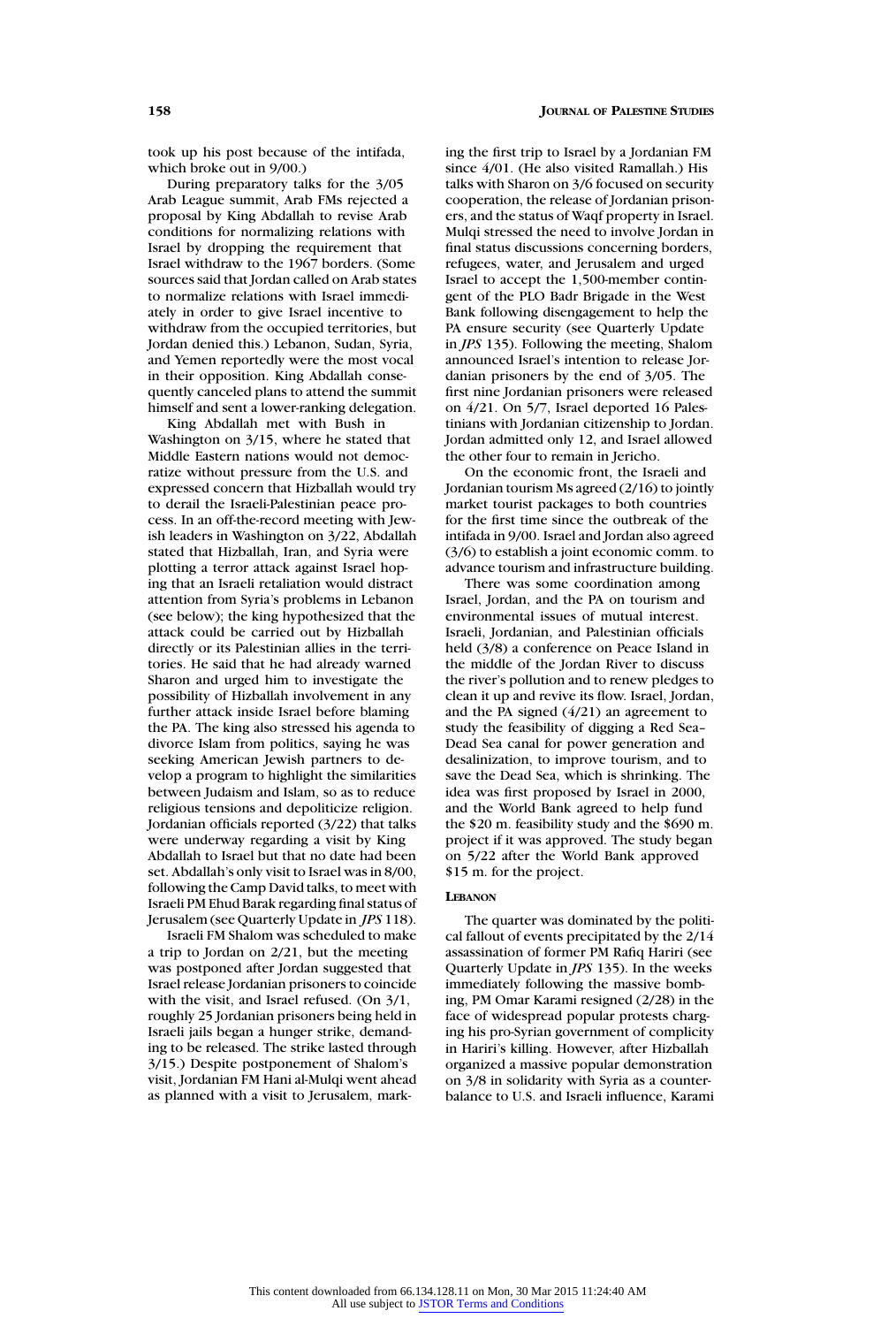was again charged (3/9) with forming an interim government to serve until parliamentary elections in 5/05. Bush publicly praised (3/5) the 10,000s of Lebanese who had joined opposition rallies and criticized Syria's continued occupation of Lebanon as a "key obstacle" to a broader Middle East peace.

Under strong international pressure (see below), Syria agreed (3/8) to withdraw all its 14,000 troops and 1,000 intelligence personnel from Lebanon and immediately began redeploying forces to the Biqa' Valley, pledging (3/29) to conclude the pullout before the 5/05 elections. Meanwhile, France and the U.S. as early as 3/1 said that they were examining what could be done to "stabilize" Lebanon after a Syrian pullout, including possibly forming an international peace-keeping force or new UN mission to "ease the transition and fill the security void." Reports later (ca. 5/12) indicated that the U.S. and Israel were discussing replacing the IDF in the disputed Shaba' Farms region with an international force until a final determination as to whether the area is Lebanese or Syrian. The Shaba' Farms being the last zone where Hizballah claims the right to resist against Israel, such a move would give grounds for demanding that Hizballah disarm and that Lebanon sign a peace treaty.

On 3/2, Sharon and Peres discussed whether to apply pressure on Lebanon to normalize relations with Israel. Days later, the Israeli daily *Ha'Aretz* reported (3/4) that Lebanese opposition members had contacted Israel's former military commander for Lebanon, Uri Lubrani, and other Israeli officials, urging Israel to encourage the U.S. to keep up pressure on Syria. The paper also alleged that senior officials in the Israeli Prime Minister's Office had been in contact with "some Lebanese leaders even before the current crisis." Israeli FM Shalom visited (ca. 3/8) Washington, where he urged international support for a full Syrian withdrawal from Lebanon, inclusion of Hizballah on lists of terrorist organizations, and pressure on Hizballah to dismantle its "terror infrastructure," arguing that these steps could contribute to progress on the Palestinian front. U.S. officials reportedly asked Israel to curtail its public comments on Lebanese politics so as not to provide ammunition to Syria's supporters.

Even as Syrian forces were being withdrawn, Lebanese opposition figures and U.S., EU, and UN officials charged (3/30) that Damascus was creating a network of Lebanese operatives and of Syrian intelligence officers new to Lebanon and therefore unrecognizable to outsiders. A senior U.S. official warned (3/30) that "any use of the assets [Syria] has in Lebanon, residually or otherwise, will not be tolerated—and to the degree anything bad happens, Syria will be held responsible." The same official also said that the U.S. believed Syria to be responsible for three bombings (3/19, 3/23, 3/26) in Christian areas of Lebanon since the Hariri assassination (further bombings occurred on 4/1 and 5/6), and accused Damascus of wanting "to foment the kind of bombings and dislocation that the Lebanese fear could happen—and that will allow the Syrians to say this is what happens when we remove our forces from your country."

Syria declared that it completed the withdrawal of its 15,000 forces on 4/26. Meanwhile, EU and U.S. officials reported (4/12) that Iran, too, had moved most of its Republican Guard units out of Lebanon in compliance with UN Res. 1559, declaring that the Iranian presence in Lebanon was now a "nonissue." The Republican Guards, sent into eastern Lebanon following the 1982 Israeli invasion, were estimated to number about 2,000 before they began to be drawn down in 2000. As of 4/12, the EU and U.S. believed that 12–50 units remained, "probably on the lower end of that range." Israel stated (4/27) that it would continue overflights of Lebanon even though the forces had departed.

Lending some credence to U.S. and Lebanese opposition claims of a continuing Syrian network of control, Popular Front for the Liberation of Palestine-General Command forces in the Biqa' Valley fired (5/4) warning shots at a UN monitoring team seeking to verify unannounced that Syrian units had left the country. They also barred the team access to one of their camps.

A UN mission to Lebanon to investigate the Hariri assassination completed its work on 3/15 and issued its final report on 3/24, concluding that Syria bore "primary responsibility for the political tension that preceded the assassination," since its presence in Lebanon was "heavy-handed and inflexible" and helped to create the environment of "political polarization" that led to the assassination. The report also cited sources as claiming that Bashar al-Asad threatened Hariri's life when the two met in 8/04, allegedly stating that he would "break Lebanon over the heads" of Hariri and Druze leader Walid Junblatt if they blocked the extension of pro-Syrian Pres. Emile Lahoud's term (see Quarterly Update in *JPS* 134). On the recommendation of the UN mission, the UN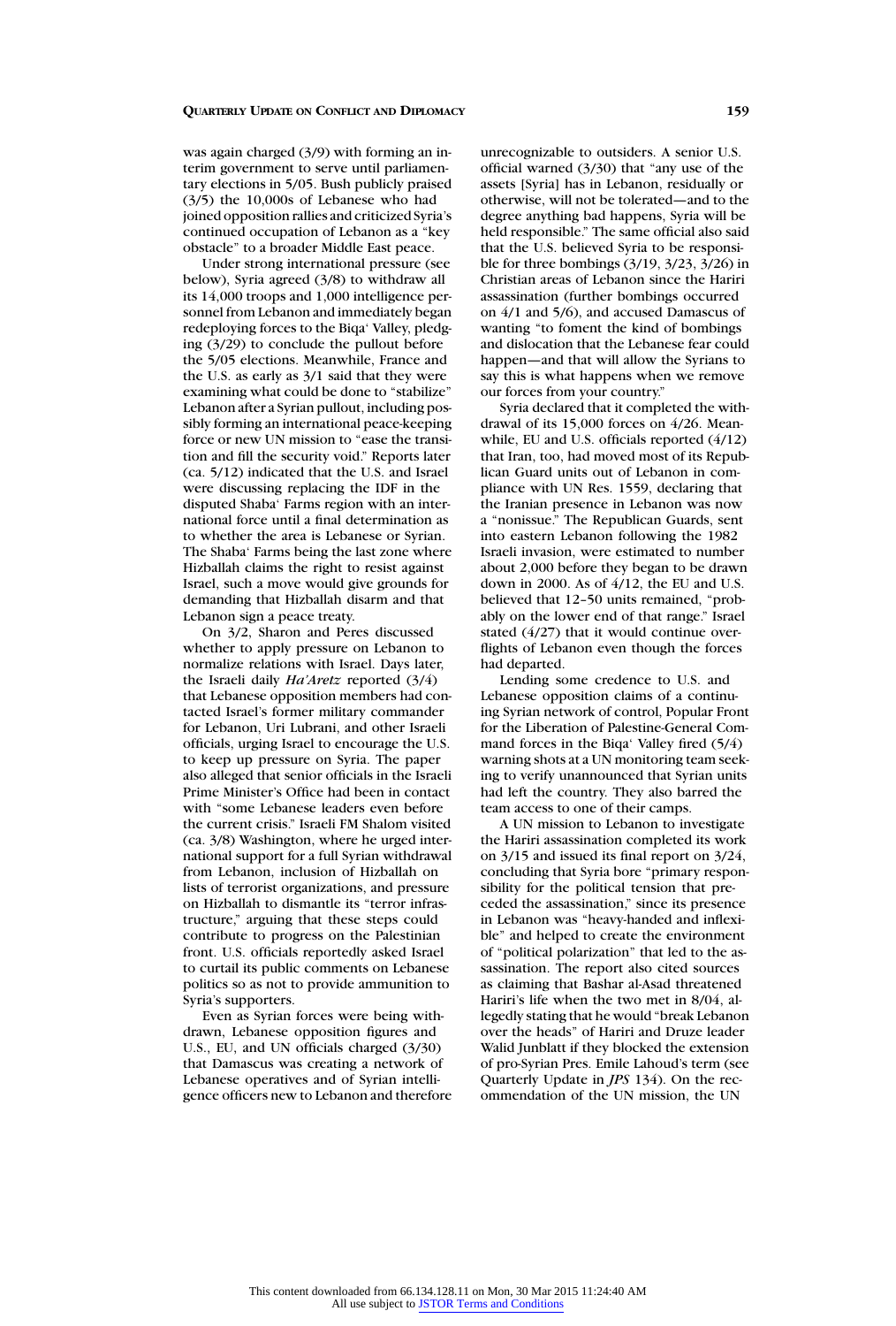Security Council (UNSC) unanimously passed (4/7) a resolution put forward by the U.S. and France ordering an independent international investigation to determine who was behind the assassination. Lebanon agreed (4/7) to cooperate with the mission.

Following the Hariri assassination, the U.S. also resumed (2/16) pressure on the EU to designate Hizballah as a terrorist organization, which would mean that Hizballah charities providing much-needed social services could no longer fundraise in Europe. The EU parliament (3/10) overwhelmingly approved a nonbinding decision to classify Hizballah as a terrorist organization, but EU ministers had not endorsed the vote by the close of the quarter, without which the decision could not be implemented.

Meanwhile, an unattributed U.S. statement (reportedly put out as a feeler by the State Dept.) was released (3/9) to the press (see *New York Times* 3/10) that the U.S. was prepared to accept Hizballah's role as a mainstream political party in Lebanon, provided that its role was exclusively political and not military. Israel did not comment on the statement, which if formalized would constitute a significant policy shift. Indeed, a week later on 3/15, Bush publicly stated in a press conference with King Abdallah that the U.S. would accept Hizballah as a political party if it renounced terrorism and laid down its arms.

The statements may have been a gesture to Hizballah in advance of a meeting (3/21– 22) in Beirut organized by Alistair Crooke, the former British MI6 official and security liaison between EU foreign policy chief Javier Solana and Palestinian Islamist groups. The meeting, which reportedly was held with tacit Bush administration approval, brought together U.S. figures with access to U.S. decision-making circles (including RAND's Graham Fuller, Washington attorney and drafter of the Mitchell Report Frederick Hoff, the Foundation for Middle East Peace's Geoffrey Aronson, and Washington lobbyist and Arafat confidant Mark Perry), a Hamas delegation led by Musa Abu Marzuq (deputy of Hamas head Mishal), and a Hizballah delegation led by the head of the group's foreign relations dept., Nawaf Musawi. The aim was to promote coexistence with Islam through education and to raise awareness among those leading the U.S. campaign for democracy in the Middle East that, in Crooke's words, "many mainstream Islamists are actively involved in political activity and are very legitimate and are often leading groups in their own societies." Hamas reportedly stressed its desire to participate in the Palestinian political process, but said it would not necessarily renounce violence, seeing violence as often the Palestinians' only option. Musawi revealed that the U.S. had offered to remove Hizballah from its list of "terrorist organizations" if it were to condemn al-Qa'ida and other "extremist jihad movements and remove the Palestinian issue from its agenda." He explained that Hizballah has differences with al-Qa'ida and other groups but does not make a practice of condemning other Muslim organizations; said that Hizballah had decided to put "the occupied territories in northern Israel outside the struggle"; and stressed that Hizballah is not an enemy of the Jews or the U.S. but of occupation, hence it would respect any agreement that the Palestinians reached with Israel. On 5/12, the State Dept. had said that the Bush administration "will neither recognize nor engage with" members of Hamas or Hizballah who are elected to office unless the groups disarm.

The PA had planned to send a senior-level solidarity mission to Lebanon in early 3/05 as an expression of support for Lebanese sovereignty and independence, to coordinate with the Lebanese government regarding Palestinian refugees, and to meet with Palestinian refugees and assure them that the PA would not agree to their permanent resettlement (*tawtin*) in Lebanon but would continue to fight for the right of return. The visit was postponed ca.  $3/19$ , since the interim Lebanese government had not been formed. (A caretaker government in fact was formed on 4/18, too late for the PA mission to be sent to Lebanon before the 5/05 elections.)

On 4/1, Abbas appointed Ramzi Khoury as the Palestinian ambassador to Lebanon after the Lebanese government approved the PLO's request to open an embassy. Abbas also dissolved (4/1) Fatah's Lebanese Committee, in charge of overseeing Fatah activities in Lebanon, and appointed Fatah Central Comm. member and foreign affairs chief Abbas Zaki to manage the movement's affairs in Lebanon and Syria.

IDF Chief of Staff Moshe Ya'alon reported (3/19) that the number of incidents on the border with Lebanon dropped from 150 in 2003 to 13 in 2004. The border was quiet this quarter until 4/11, when Hizballah flew a drone into Israeli air space in what it said was a response to the near daily violation of Lebanese air space by Israeli warplanes that had continued since Israel withdrew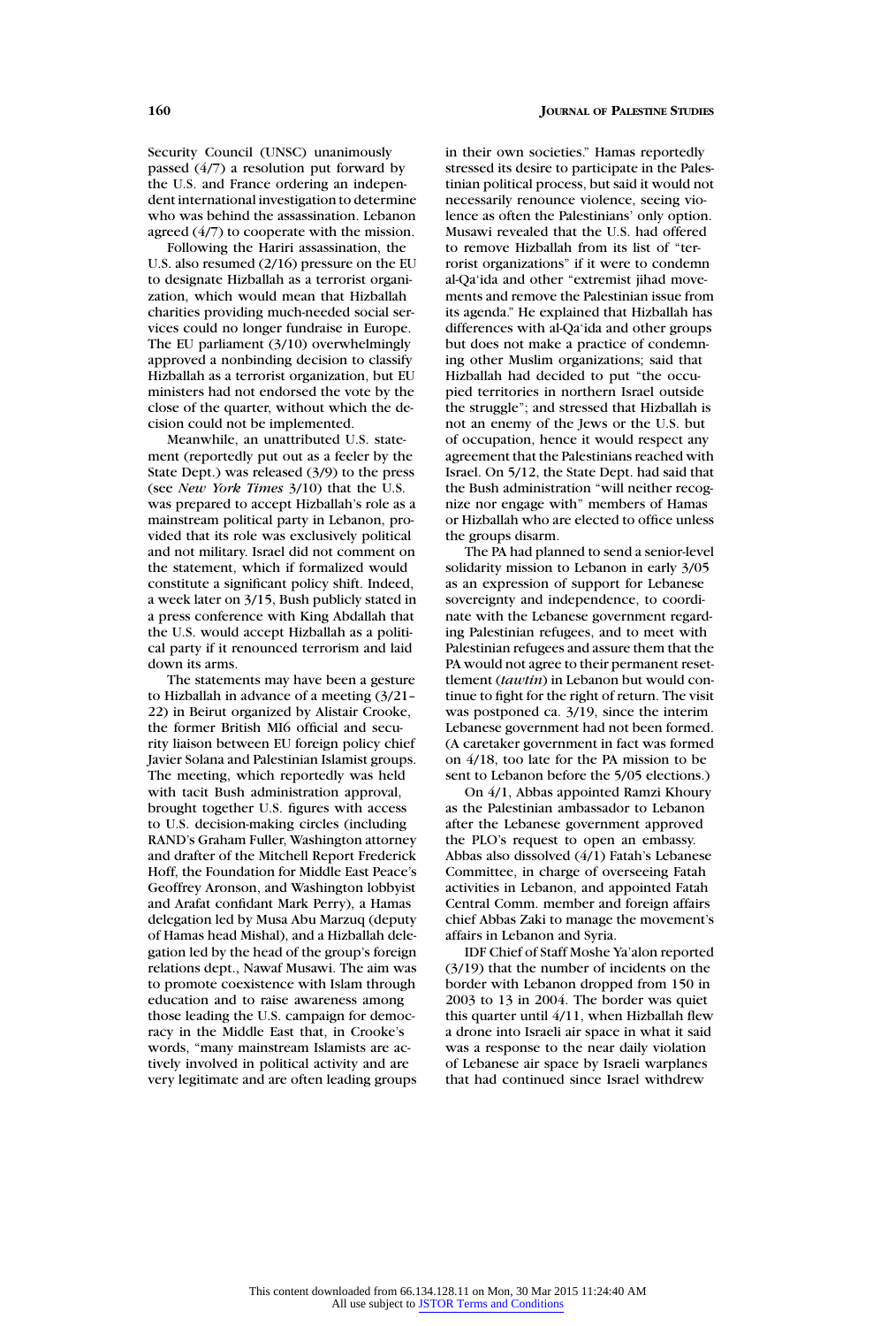from southern Lebanon in 5/02. This was the second drone Hizballah sent into Israel; the first was launched in 11/04 (see Quarterly Update in *JPS* 134); both returned to Lebanon without incident. The IDF blamed Hizballah for several roadside bombs that exploded (4/24) along roads frequently used by the IDF in the Shaba' Farms area, causing no damage or injuries. On 5/9, the IDF fired a shell into Lebanon, which it immediately reported as accidental to the UN Interim Force in Lebanon. The shell caused no injuries, and Israel apologized to Lebanon. The next day, a Katyusha rocket fired (possibly by Palestinians) from southern Lebanon landed in Shlomi village in the western Galilee, damaging a bakery but causing no injuries. On 5/12–13, Hizballah and the IDF traded rocket and artillery fire across the border in the Shaba' Farms area, and IDF warplanes destroyed guerrilla positions in southern Lebanon, marking the heaviest clashes in months; Israel reported no damage or injuries, and there was no word on Lebanese casualties.

## **SYRIA**

The Hariri assassination triggered an escalation in U.S. pressure on Syria. Two days after the assassination, Secy. Rice told (2/16) the Senate Foreign Relations Comm. that Syria should be held at least partially responsible "given their continued interference in Lebanese affairs," and committee member Sen. George Allen (R-VA) warned that Syria could finance terrorist groups to assassinate Abbas. In a press conference on 2/17, Bush stated that Syria was out of step with democratic trends in the Middle East and must halt aid to Iraqi insurgents and stop interfering in Lebanon to avoid becoming further isolated. (On 2/23, a U.S. funded Iraqi TV channel aired the confession of an alleged Syrian intelligence officer claiming that he trained Iraqis to behead people and to build car bombs; it also ran interviews with men identified as Egyptians and Sudanese who had been trained in Syria to carry out attacks in Iraq.) Days later, U.S. media outlets reported (2/27) that Syria had captured and handed over to the U.S. 30 Iraqis on the U.S.'s most wanted list, including Saddam Hussein's half brother. Syria denied this, saying the announcement was a U.S. ploy to put pressure on Syria by falsely suggesting that Syria had harbored Iraqi insurgents.

On 3/2, the Bush administration outlined a three-pronged strategy against Syria (see *Washington Post* 3/3): increasing daily public statements against Syria's "domination" of Lebanon, sending harsher messages to Syria through diplomatic channels, and emphasizing the possibility of new sanctions if Syria does not comply with U.S. demands to withdraw all troops from Lebanon and cut off all support to Hizballah and Palestinian resistance groups in keeping with UN Res. 1559. In pursuit of this strategy, the U.S. sought to create a united international front by coordinating such messages with the EU (especially France) and the UN and by urging Syria's Arab allies to exert their own pressures on Damascus to the same ends. Egypt and Saudi Arabia promptly told (3/3) Syria to withdraw its forces from Lebanon quickly or they would be forced to scale back relations. The U.S. also opened channels with the U.S.-based Syrian opposition group, the Syria Reform Party, to discuss "how we can help [promote reform and change in Syria,] and work with people in the region and Syria to support that process." The opening, revealed by Rice on 3/25, reportedly was made after French pres. Jacques Chirac informed Bush in their 2/21 meeting in Europe that he believed that the Asad government was unlikely to survive the withdrawal of Syrian forces from Lebanon. (The Syria Reform Party previously sought U.S. administration support for lawsuits in U.S. courts against Syrian officials engaged in human rights abuses, though no suits have yet been brought.) Syria announced having completed its withdrawal on 4/26. The same day, the U.S. (and Lebanese opposition figures) reiterated claims that Syria was building a network of control in Lebanon and threatened to impose further sanctions if Syria did not comply fully with UN Res. 1559.

On the Syria-Israel front, Israel accused (2/26) Damascus of partial responsibility in the 2/25 Tel Aviv bombing on the grounds that it harbored the rogue Islamic Jihad cell that ordered the attack, threatening possible military retaliation. On 2/28, Israeli military intelligence briefed the ambassadors of the EU and UN Security Council countries on Israel's evidence of Syria's responsibility for the bombing via its "ongoing support" for terrorism emanating from the occupied territories. Israel also dispatched DMin. officials to Washington, London, and Paris to brief government officials. On 3/1, Rice stated that the U.S. believed Israel's evidence (an intercepted phone conversation in which Damascus-based Islamic Jihad leader Ramadan Shallah gave orders to Islamic Jihad operatives) was "firm" and that "the Syrians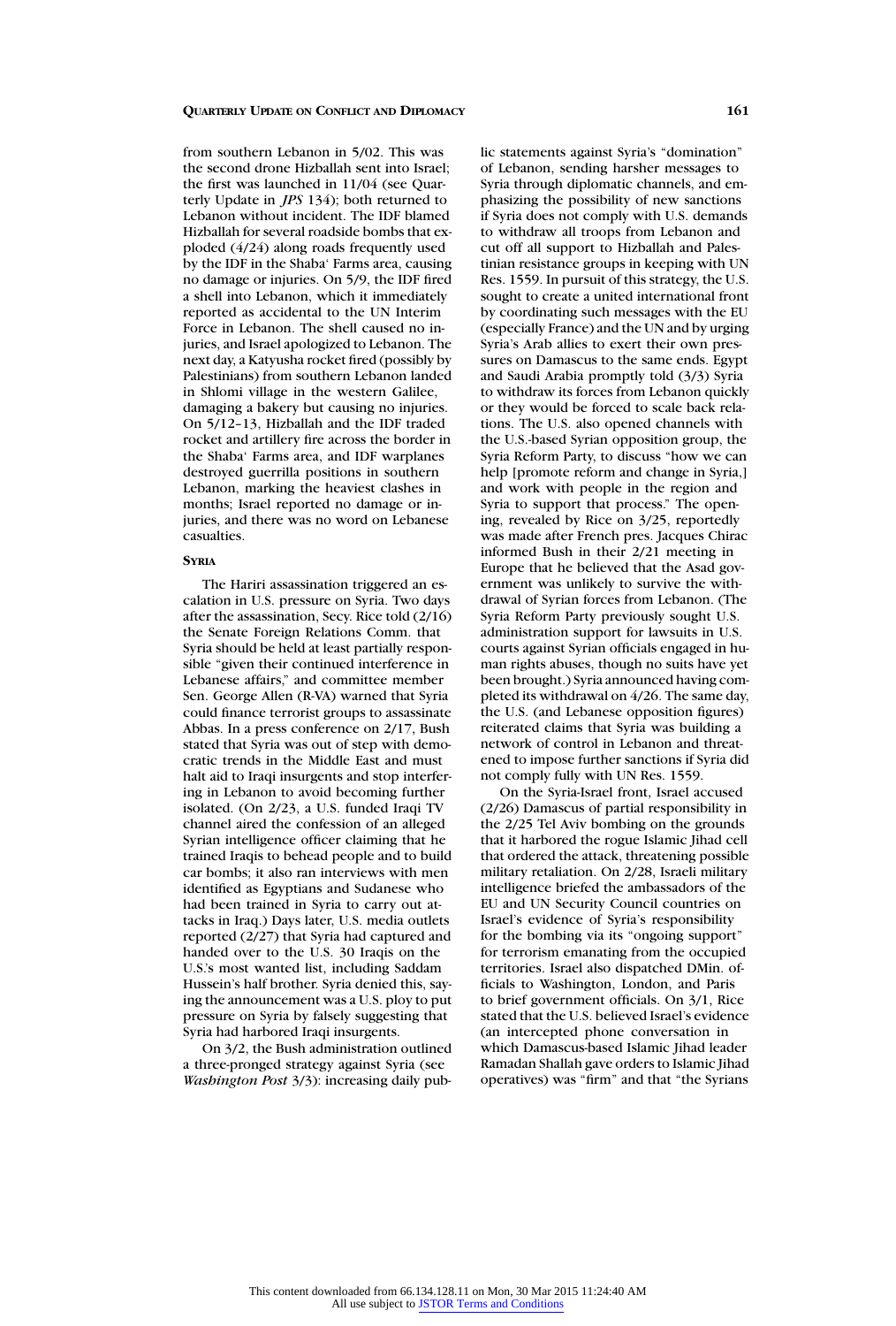have a lot to answer for.... [C]ertainly what is happening on the territory of Syria, in and around Damascus, is clearly threatening to the different kind of Middle East we're trying to grow."

UN special envoy Terje Larsen met with Asad in Aleppo on 3/12 to warn him to comply quickly with UN Res. 1559 to avoid broad punitive sanctions from the international community amounting to "total political and economic isolation." Larsen preceded his trip to Aleppo with visits to Egypt (3/10) and Jordan (3/11) to urge the Arab League, Egypt, and Jordan to use their influence with Syria.

Syria joined (4/24) the UN Convention for the Suppression of the Financing of Terrorism, which requires signatories to crack down on money laundering and organized crime used in support of terrorism, and to "make the provision of such funding a criminal offense under their domestic laws and to confiscate assets allocated for terrorist purpose." The U.S. warned (4/26) Syria that it would have to do much more to prevent its banking system from being used by "terrorists," if it wanted to retain access to hard currency.

The IDF detained (4/15) a Fatah member who infiltrated the occupied Golan Heights from Syria and fired on IDF troops, causing no damage or injuries.

Of note: Asad replaced (2/18) longtime military intelligence chief Hassan Khalil with brother-in-law and confidante Gen. Assif Shaukat, raising speculation that the Hariri assassination may have been carried out by elements of the Syrian intelligence or military not under Asad's full control.

#### **REGIONAL AFFAIRS**

#### **RELATIONS WITH ISRAEL**

Following the 2/8 Sharm al-Shaykh summit, several Arab states made overtures to Israel at the urging of the U.S. In addition to Jordan (see above), Egypt named a new ambassador to Israel, Muhammad Ibrahim, on 2/22; the Egyptian and Jordanian ambassadors presented their credentials to Israeli pres. Moshe Katsav on 3/21. Egypt also invited Knesset speaker Reuven Rivlin to give the opening speech at a Euro-Med conference in Cairo on 3/14 and aired the speech on Egyptian television. Rivlin invited (3/14) his Egyptian counterpart, Fathi Srour, to address the Knesset; Srour agreed in principle, but the issue was not discussed further. Egypt expressed (3/31) astonishment and dismay at Israel's public honoring of nine Egyptian Jews recruited by Israel in the 1950s to carry out a series of fire bombings in Cairo and Alexandria at sites frequented by foreigners with the aim of undermining an Egyptian rapprochement with the U.S. and Britain.

In mid-3/18, Israeli FM Shalom went to Geneva to hold a secret meeting (revealed in *Ma'ariv* on 3/21) with Moroccan FM Muhammad Benaissa to discuss renewing bilateral relations. Rumors circulated that full diplomatic ties would be restored in 4/05 (Morocco froze them at the outbreak of the intifada in 2000), but by the end of the quarter this had not occurred.

Tunisia invited (2/25) Sharon to attend the upcoming UN-sponsored world conference on information technology in Tunis in 11/05. Israel called (2/25) the invitation an "important signal."

The *Jerusalem Post* reported (5/15) that Israel had confirmed plans to open an economic interests office in Dubai, but intended to keep a very low profile (e.g., no flag, the Israeli diplomats would be there on foreign passports). The UAE, however, denied that any such plans were afoot.

Of note: Israel FM Shalom told (2/21) the Knesset Foreign Affairs and Defense Comm. that the Foreign Ministry expects that at least 10 Arab countries would open embassies in Israel and establish full diplomatic relations immediately after disengagement is implemented.

On 2/19, Sharon gave his first interview ever to an Arab newspaper, telling Egypt's *al-Ahram* that he was willing to make "painful concessions" for real peace, but would not make concessions that would compromise Israel's security. In the same interview, he emphasized that Jerusalem would remain Israel's undivided capital, that large settlement blocs in the West Bank would be annexed to Israel, and that Israel would only allow a right of return for Palestinian refugees to a Palestinian state.

#### **INTER-ARAB HIGHLIGHTS**

The annual Arab League heads of state summit convened in Algiers 3/22–23, with only 13 of 22 heads of state attending (including leaders of Algeria, Djibouti, Egypt, Libya, Mauritania, Morocco, Qatar, Somalia, Sudan, Syria, and Tunisia, as well as Abbas and the interim pres. of Iraq; leaders of Bahrain, Jordan, Kuwait, Lebanon, Oman, Saudi Arabia, and the UAE were absent). The main focus of the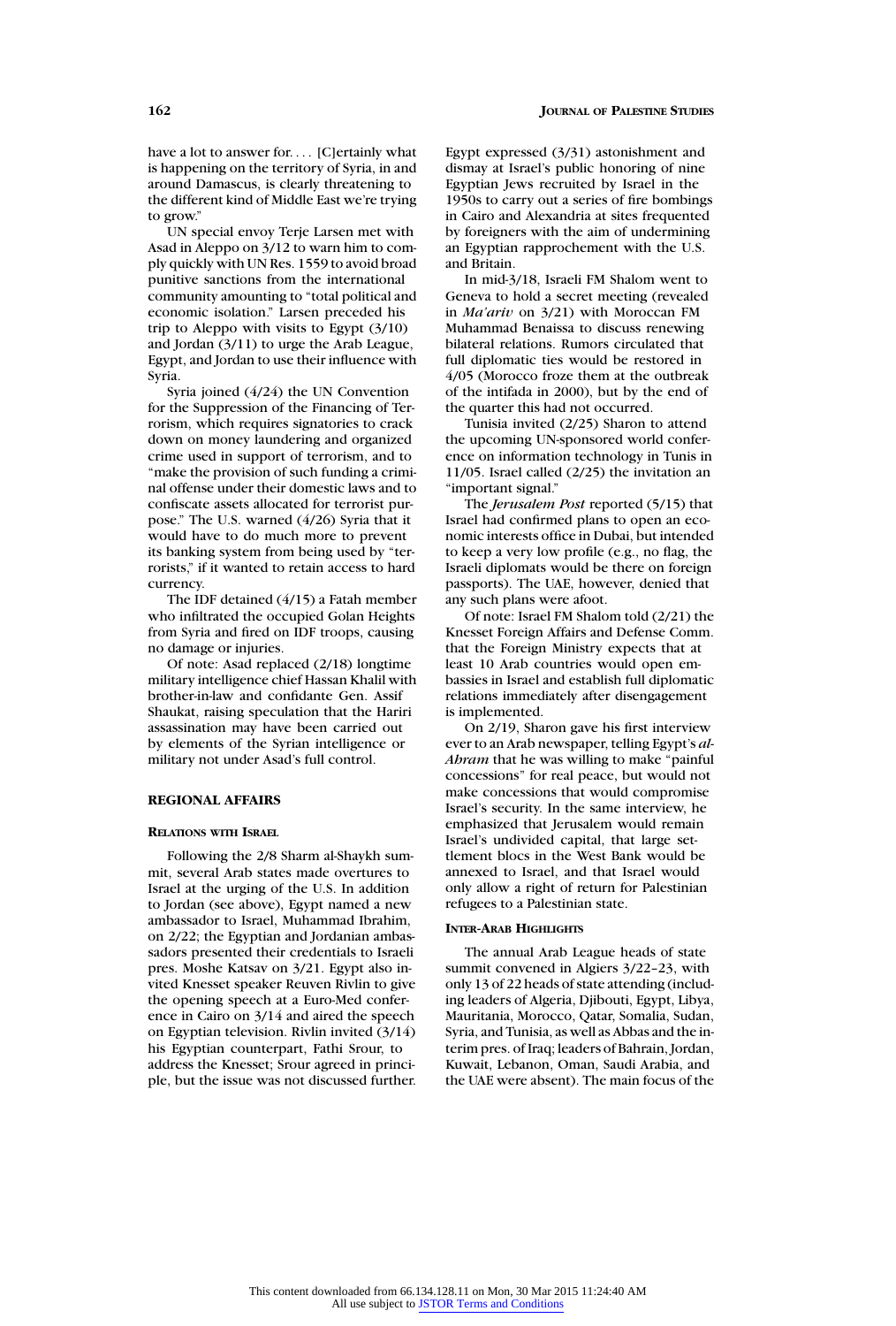session was reform of Arab League bodies, including possible formation of an appointed Arab parliament. Arab states reiterated their offer to normalize relations with Israel once it withdraws to 1967 borders and issued a statement of solidarity with Syria, rejecting further "foreign intervention" in Syria's pullout from Lebanon but urging Damascus to withdraw in full. Otherwise, the issues of Israel and Palestine, and of Syria and Lebanon, were not discussed in detail. Democratization was also not debated, though Morocco's King Muhammad stated that "selfreform is an internal process.... [W]e will not tolerate being told what to do." The summit's final statement was bland, with passing references to Arab political reform and the Lebanon crisis, positions on the Arab-Israeli conflict merely restated, and the Saudi peace initiative endorsed by the Arab League in 2002 reaffirmed. Arab and international press coverage of the summit reported (e.g., *New York Times* 3/24) a great deal of "personal squabbling" among the representatives, noting that some even refused to be photographed together.

This quarter, private Saudi individuals and institutions donated \$32.6 m. in food aid to 200,000 needy Palestinian families in the West Bank and Gaza. The program stipulated that food be bought from Palestinian companies, rather than imported from abroad. The World Food Program began collecting and distributing the first installment of the aid to 70,000 families in Gaza on 2/20.

# **INTERNATIONAL**

# **UNITED STATES**

With U.S. intervention in Iraq plateauing, the U.S. turned its focus to the broader Middle East this quarter, lending increased support to Israel's disengagement plans and extending its democratization agenda to Lebanon and Syria (as mentioned above), and to a lesser extent Egypt and Iran (both of which faced upcoming elections). The Bush administration continued to avoid close involvement in the Israeli-Palestinian conflict, but took steps to encourage the sides to coordinate, keep violence down, and move toward a final status realizing two democratic states. In this regard, the U.S. warily watched the unfolding Palestinian elections, fearing Hamas would win landslides in freely contested municipal and legislative elections.

U.S. statements meant to give encouragement Israel and the PA revealed some underlying discrepancies in U.S. regional aims. At a NATO meeting in Brussels on 2/21, Bush stated that a Palestinian state must have contiguous territory in the West Bank in order to be viable, saying "a state of scattered territories will not work." On 3/15, he repeated that "there must be continuous territory for a Palestinian state—in which a Palestinians state can grow." But in an off-the-record briefing to the Anti-Defamation League, National Security Adviser Stephen Hadley stated (4/6) that democratic institutions, not borders, were necessary to the making of a Palestinian state. While EU diplomats said (4/6) Hadley's statements were "disastrous" and served as a green light for continued settlement expansion, Israel welcomed (4/6) them, saying they corresponded with the second phase of the road map, which calls for a Palestinian state with provisional borders.

Bush signed (5/12) an emergency spending bill including the \$200 m. for the Palestinians that he had announced in his State of the Union address (see Quarterly Update in *JPS* 135), but imposed strict restrictions on its use, possibly undermining U.S. efforts to support Abbas. The \$200 m. was allocated to economic and infrastructure development as follows: improving the flow of people and goods to Israel, \$50 m.; roads and water, \$50 m.; trade promotion and capacity building, \$24 m.; job creation, school and community center construction, \$20 m.; reform and rule of law, \$16 m.; health care and food assistance, \$13 m.; agricultural production and marketing, \$15 m.; education and vocational training, \$8 m.; community policing, \$3 m.; home construction financing, \$1 m. Of the \$200 m. in total, \$50 m. would go directly to Israel to build high-tech terminals at crossing points between Israel and the West Bank; \$5 m. would be used to conduct an independent audit of the PA accounting procedures and expenditures (see above); and \$3.5 m. would go to Holy Family Hospital in Bethlehem and \$2 m. to Hadassah (the Women's Zionist Organization of America) to provide healthcare for Palestinians. The rest of the money must be funneled through U.S.-approved NGOs so that it is not given directly to the PA. While the White House could seek a waiver of the restrictions, the State Dept. informed (5/3) Congress that it would not do so. The U.S. also reported (5/3) its requirement that the \$20 m. given directly to the PA in 12/29 be used to pay bills owed to Israel's electricity company rather than to fund elections, finance reform efforts, and water, electricity, and sewer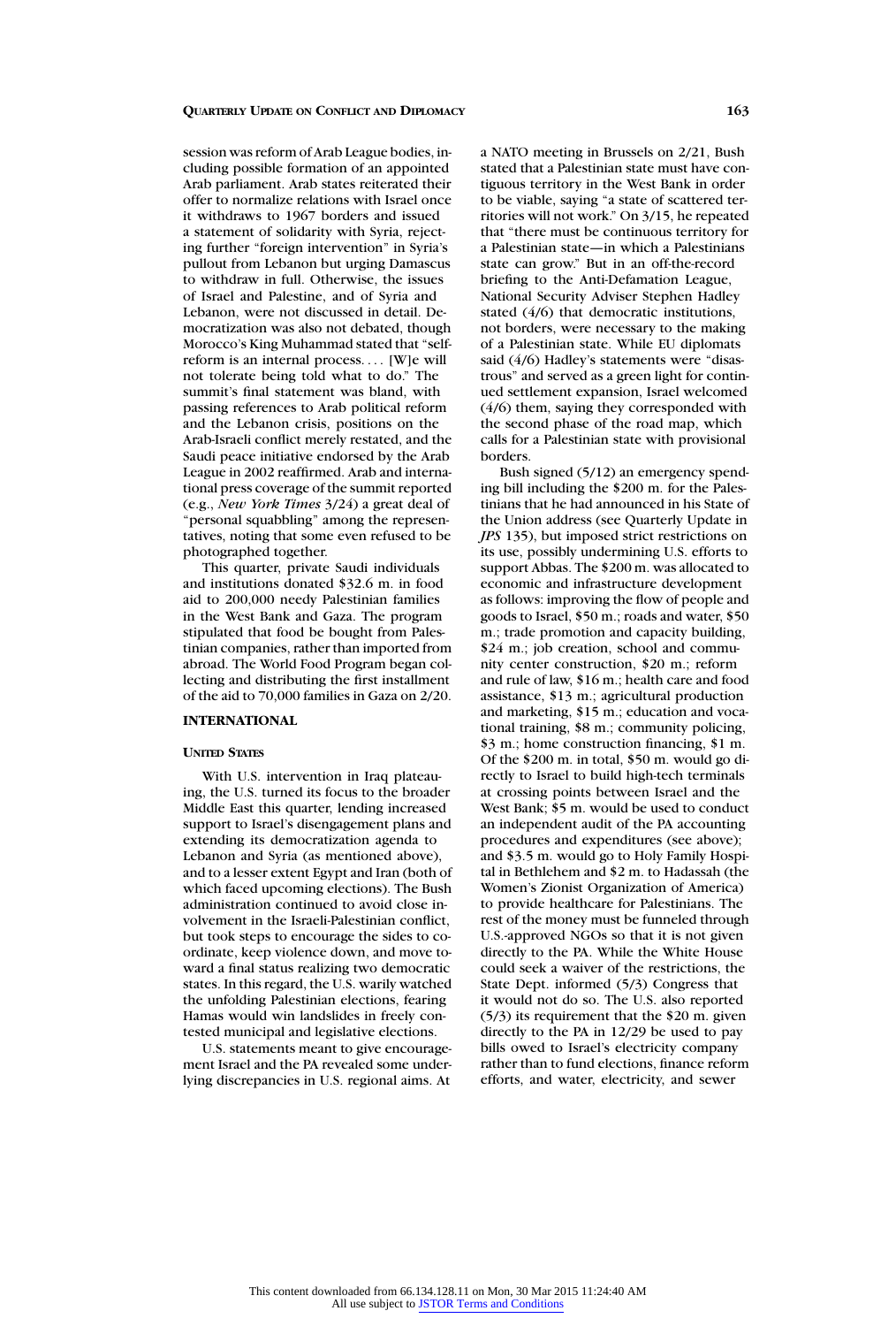infrastructure projects, as originally stated by the Dept. of State (see Quarterly Update in *JPS* 135).

Commenting on reports that the U.S. had taken a decision to move its consulate to West Jerusalem (a possible precursor to relocating the embassy from Tel Aviv to Jerusalem), the State Dept. stated (4/7), "We are currently located in several different sites in Jerusalem. We have leased a parcel of land in the Arnona area and plan to build an annex to mitigate overcrowding and improve the security posture of some of our offices." The possibility of building in Arnona, which is in West Jerusalem, has been discussed at least since 2003 but has not moved into the planning stage until now.

Also of note: the State Dept. lifted (4/10) its warning on travel to Israel, citing the sharp decline in violence.

Sen. Sam Brownback (R-KS) submitted (4/24) draft legislation that would obligate the U.S. to recognize Jerusalem as the unified and indivisible capital of Israel and move its embassy from Tel Aviv to Jerusalem at least 180 days prior to the recognition of an independent Palestinian state. He also called on the international community and Arab states in particular to recognize Jerusalem as Israel's capital as a precondition for the U.S. to consider the possibility of permitting establishment of a Palestinian state.

Rep. Anthony Weiner (D-NY) proposed (4/4) legislation to downgrade the PLO offices in Washington because of Abbas's efforts to bring Hamas and Islamic Jihad (which are on the State Dept. list of terrorist organizations) into the umbrella organization. Weiner stated, "Terrorists organizations should not be welcome on U.S. soil.... We should close the PLO's offices until the Palestinian Authority commits to disarming terrorists and bringing violence in the Middle East to an end."

Some strain in U.S.-Israeli military relations persisted this quarter over Israel's "upgrade" of Chinese weapons systems (see Quarterly Update in *JPS* 135). By 4/8, the U.S. had reportedly frozen regular strategic and defense coordination talks with Israel until the issue was resolved. Nonetheless, the U.S. and Israel held (ca. 3/10) biannual joint air defense exercises in Israel. The maneuvers involved deployment of Patriot and Arrow missile batteries, developed to shoot down medium- and high-altitude missiles fired from neighboring countries. The U.S.- Israeli Joint Economic Development Group (JEDG) also met (4/18) in Washington to discuss Israeli economic issues; the U.S. relayed Congress's decision to extend the period of the loan guarantee program to Israel for two years to 2008 and announced that the U.S. would provide another \$3 b. in loan guarantees in annual \$1 b. installments through 2008. An Israeli company, Palsen Sasa, won (3/8) a contract to armor U.S. military vehicles in Iraq.

U.S. Atty. Gen. Alberto Gonzales signed (5/11) a memorandum establishing the Office of Justice for Victims of Overseas Terrorism to monitor the investigation of terrorist attacks against Americans abroad. The new body will be attached to the office of the asst. atty. gen. for the Criminal Division and will include a joint task force consisting of Justice and State Dept. personnel. The decision to create the special office was a result of lobbying in response to the death on 5/9/01 of 13-year-old Israeli-U.S. dual citizen Koby Mandell, who was found beaten to death, allegedly by Palestinians, in a cave outside Tekoa settlement, where he lived.

The *International Herald Tribune* reported (4/28) three sources as saying that John Bolton, Bush's controversial choice for ambassador to the UN, had previously met with top Mossad agents in Israel without State Dept. permission. The State Dept. said the charges were unsubstantiated.

The American Israel Public Affairs Comm. (AIPAC) fired (4/20) its policy dir. Steve Rosen and senior analyst Keith Weissman based on "recently learned information" from the FBI regarding charges that they transferred classified government material to Israel (see Quarterly Update in *JPS* 135). Rosen and Weissman, who were placed on leave in 1/05, continued to deny charges of spying for Israel. On 5/4, the FBI arrested former Pentagon official Larry Franklin on charges of passing Rosen and Weissman classified information on "potential attacks" on U.S. forces by Iranian insurgents in Iraq. The charges did not mention Israel at all.

On 5/9, Israeli FM Shalom reported that Sharon had decided ca. 4/1 "to take real action to bring about Jonathan Pollard's release." Sharon agreed to have a series of Israeli officials visit the convicted spy for Israel in jail, beginning with Amb. Ayalon on 5/17.

A U.S. court of appeals ruled (4/3) that the PA must pay \$116 m. to the estate of a victim of a Hamas suicide bombing. The court reject the PA's claim of immunity from lawsuits on the grounds that a state of Palestine does not exist.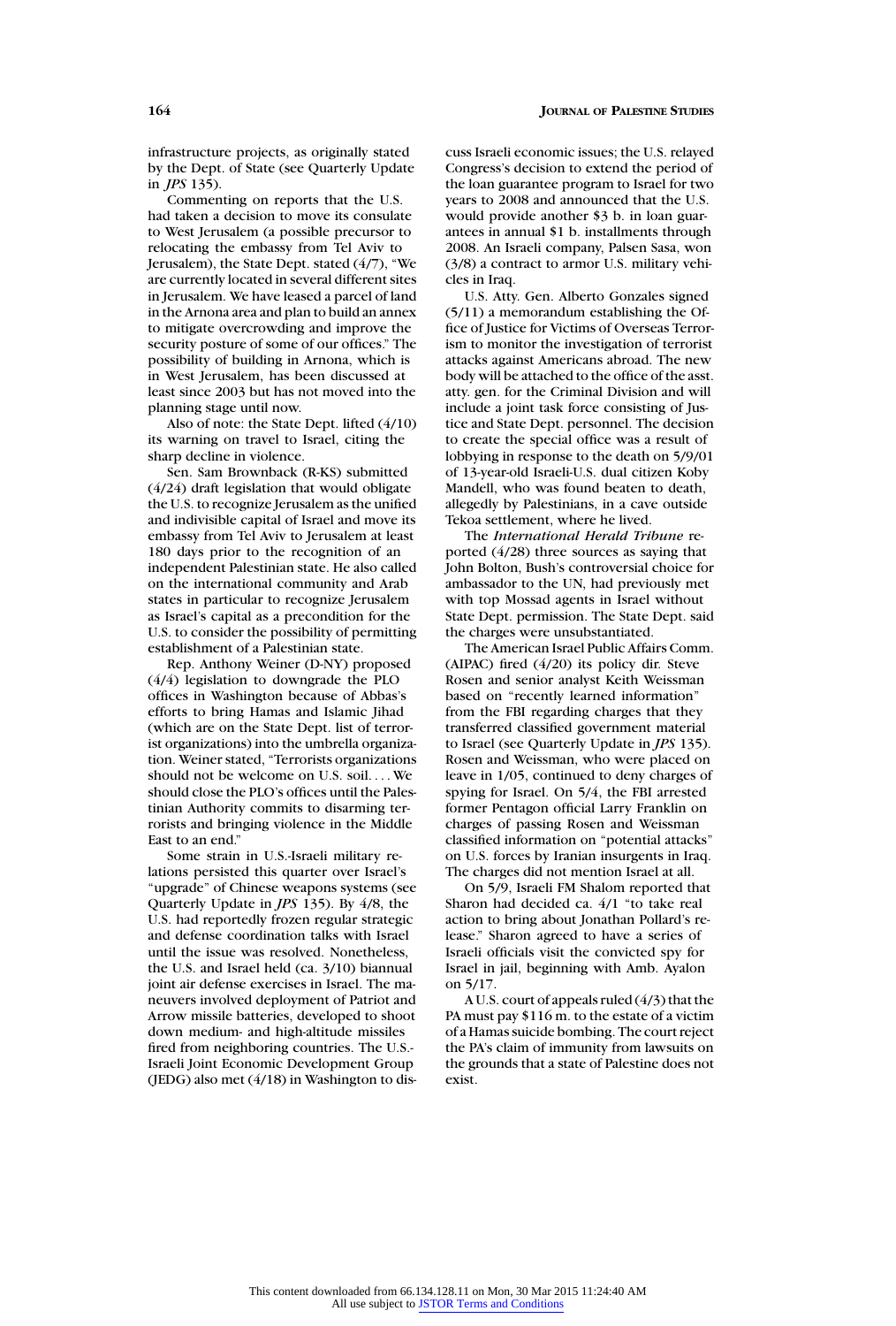#### **RUSSIA**

Russian pres. Vladimir Putin made (4/26– 29) a tour of the Middle East aimed at reinvigorating Russia's role in the peace process. The visit was Putin's first to the region and the first by a Russian president to Israel. During his stops in Egypt (4/26–27), Israel (4/27–28), and the occupied territories (4/29), he stressed the importance of implementing the road map and discussed the situations in Iraq, Lebanon, and Syria. Sharon and Putin emphasized their common aims in fighting "terrorism," but expressed deep differences over Russia's support for Iran and Syria and over Israel's refusal to move forward with road map implementation until the PA dismantles militant groups. Putin proposed hosting an international peace conference on the Israeli-Palestinian conflict, but Sharon stated that the time was not right for new initiatives and that enough countries (i.e., the U.S.) were already involved in promoting peace. In his meeting with Abbas, Putin offered the PA 50 armored personnel carriers (APCs), two helicopters, and communication equipment for the security forces, but Israel blocked the deal. (Russia provided the PA with 50 APCs in 1994, but all were destroyed by the IDF after the outbreak of the intifada.)

After weeks of Israeli warnings and Russian denials in the press (beginning ca. 1/19), Russia announced (2/16) plans to sell Syria an SA-18 Strelet short-range antiaircraft missile system, but specified that it has no intention of selling Syria the SA-18 Igla surface-to-air or tactical SS-26 Iskander-E ground-to-ground missiles, as Israel had feared. The SA-18 system, Russia explained, was purely defensive and would not easily fall into the hands of "terrorists" because it is mounted on a vehicle or tracked chassis, whereas the Igla is shoulder mounted and portable. Israel nonetheless stated (2/16) it was "not happy" with the sale.

#### **EUROPEAN UNION**

EU FMs held (4/14) a meeting in Luxembourg to discuss ways of ensuring a successful Israeli disengagement from Gaza and encouraging democratic and economic reform in the Middle East. The EU reportedly was considering offering Israel a package of economic benefits (e.g., relieving customs on exports of products manufactured in qualified industrial zones) if it eased pressures on Palestinians (e.g., removing roadblocks, relaxing restrictions on transport of merchandise to Israel and overseas, facilitating movement of Palestinian workers to and from Israel).

As of 3/16, some EU states were reportedly debating whether to remove Hamas from the list of terrorist organizations because of Hamas wins in Palestinian municipal elections and as a way to encourage Hamas's transformation into a mainstream political party.

Abbas met with EU foreign policy adviser Javier Solana in Brussels on 3/2 to urge the EU to take a greater role in the peace process.

Ireland's *Evening Herald* reported (3/5) that Ireland's intelligence agency had recently detained two Mossad agents plotting to assassinate senior AMB member Jihad Jarrah in Dublin. Jarrah was among 12 Palestinians Israel had deported in 2002 as part of the agreement to end the Church of the Nativity stand-off. Israel declined to comment on the report.

Britain's Association of University Teachers voted (4/22) to boycott Israel's Haifa and Bar Ilan Universities to protest their involvement in "illegal activity" in the occupied territories. The association also accused Haifa University of mistreating Prof. Ilan Pappé for defending a graduate student's research into Israeli massacres of Palestinians in 1948, and of building university buildings on confiscated Palestinian land. It accused Bar Ilan University of supporting degree programs at a campus in Ariel settlement. The association also urged British establishments to divest from Israeli firms. Israel said (5/3) that as a result it was upgrading the status of the college in Ariel to a university. Under heavy international pressure, the association voted to reverse the ban on 5/26.

#### **UNITED NATIONS**

UN Secy.-Gen. Kofi Annan led a 40 member international delegation to Israel for the opening of a new Holocaust museum at Yad Vashem on 3/15, marking his first trip to the region since 3/98. On 3/14, he met in Jerusalem with Sharon, who said Israel would make no progress on the peace process until the PA halts all violence against Israel. Annan also met (3/14) with Abbas in Ramallah, where he said that creation of a Palestinian state was a realistic goal in the not-too-distant future. In Ramallah, at least 300 Palestinians (Israeli reports said 1,000s) protested Annan's visit and his refusal to tour or explicitly condemn the separation wall.

Annan named (5/6) Peruvian diplomat Alvaro de Soto as his special coordinator to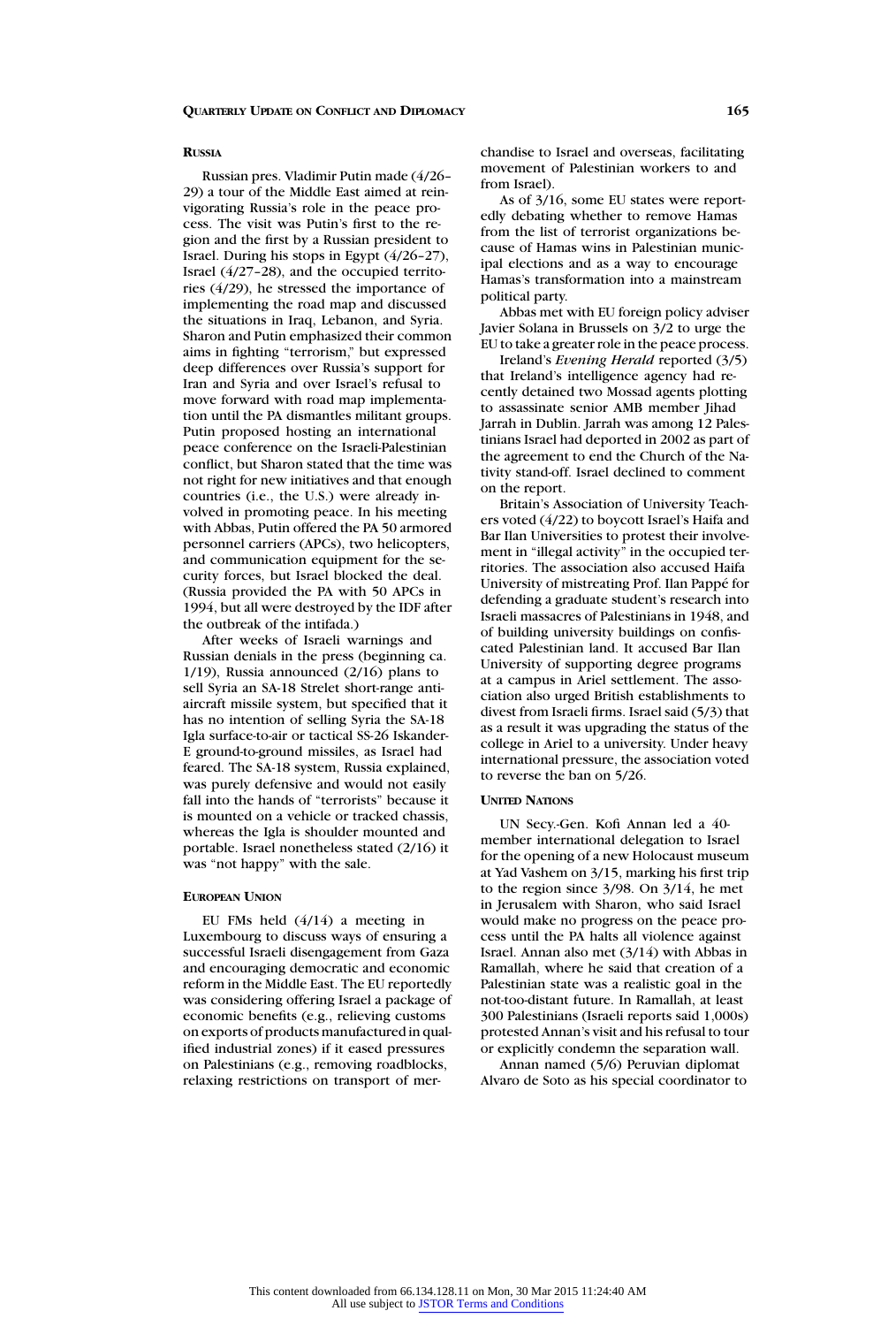the Middle East peace process and his rep. to the PA, replacing Terje Larsen. Annan also appointed (4/3) Karen Koning Abu Zayd as acting head of the UNRWA until the position, vacated by Peter Hansen on 3/1, is permanently filled.

The UNSC issued (2/28) a press statement condemning the 2/25 Tel Aviv bombing and welcoming PA efforts to apprehend the perpetrators. Israel welcomed the statement as a small sign of thawing relations with the UN. (Press statements carry less weight than a statement by the pres. of the UNSC or a UNSC res.)

On 4/14, the UN Human Rights Commission (UNHRC) passed (39-2, with 12 abstentions) a measure condemning Israel's settlement policy, demanding that the policy be reversed, and calling on Israel to "prevent any new installation of settlers in the occupied territories" and to guarantee the safety of Palestinian civilians. Israel condemned  $(4/14)$  the measure as "one-sided," saying it brought "shame" on the UN. The same day, the UNHRC passed (29-10) a separate resolution condemning Israel's use of force against Palestinian civilians and a third resolution (32-2) calling on Israel to respect the rights of Syrian citizens in the occupied Golan Heights.

The UN released  $(4/5)$  the third annual Arab Human Development Report for 2004 after a six-month delay, during which the Bush administration sought to block it. While the report urges Arab states to take steps toward democratization, it criticizes Israel and the U.S. for suppressing Arab freedom. The UN acknowledged that some language was toned down to appease the U.S., but maintained that no sections had been excised or conclusions changed or omitted to please the U.S. State Dept. spokesman Richard Boucher stated that the report "fits in the pattern" of the previous reports, saying "It's not even so much that we disagree with the problems. . . . We tend to disagree with these sort of gratuitous statements about where they come from."

# **TURKEY**

Turkish PM Recep Tayyip Erdogan made (5/1) a one-day trip to Israel in an attempt to restore friendly ties and to expand trade and military ties. He and Sharon agreed to set up a telephone hotline to share intelligence information. Meeting with Abbas in Ramallah on 5/2, Erdogan brought the PA copies of 135,000 Ottoman land records from the Turkey's Ottoman archives and offered to help build high-rise

housing and a power station in Gaza after disengagement.

## **IRAN**

U.S. military sources said (2/20) that Israel had been pressing the U.S. privately to "solve the Iran nuclear problem," hinting that Israel might take military action itself if Iran continued to pursue its nuclear program. Defense Dept. officials said that Israel's concerns were one reason that the Bush admin. had increased its public pressure and intelligence gathering on Iran over the past year. Asked in a press conference on 2/17 if he would support an Israeli attack on Iran's nuclear facilities, Bush replied, "Clearly if I was the leader of Israel and I'd listened to some of the statements made by the Iranian ayatollahs that regarded the security of my country, I'd be concerned about Iran having a nuclear weapon as well. And in that Israel is our ally, and in that we've made a very strong commitment to support Israel, we will support Israel if her security is threatened."

During Sharon's visit to the U.S. in 4/05, his military secy. Yoav Galant gave (4/11) Bush Israel's latest satellite photos of Iran and intelligence purporting to show that Iran was near "a point of no return" on developing a nuclear bomb. (Israel estimated on 5/14 that Iran would have the knowledge to make a nuclear weapon in 6–9 months.) Sharon discussed  $(4/12)$  the nuclear issue with VP Dick Cheney, but no details were released.

On 4/26, the Pentagon informed Congress of plans to sell Israel 100 5,000-lb laser-guided GBU-28 "bunker buster" bombs that are capable of penetrating 90 feet below ground and destroying a bunker encased in 30 feet of concrete. (Israel requested the \$30 m. purchase.) Since Israel already produces a similar bomb on its own, the sale was seen as a warning by the U.S. and Israel to Iran.

As of early 5/05, AIPAC was lobbying members of the House to sign onto draft legislation calling for U.S. sanctions on Iran. Some 200 representatives had reportedly signed on to the measure as of 5/13. The Senate was reportedly considering a toned-down version of the bill, but few senators were showing interest. AIPAC also announced plans to make the Iran issue a central theme of its upcoming annual conference later that month.

Responding to increased U.S. rhetoric against them following the Hariri assassination, Iran and Syria declared (2/16) a "united front" against economic sanctions and other "common threats" from the U.S.